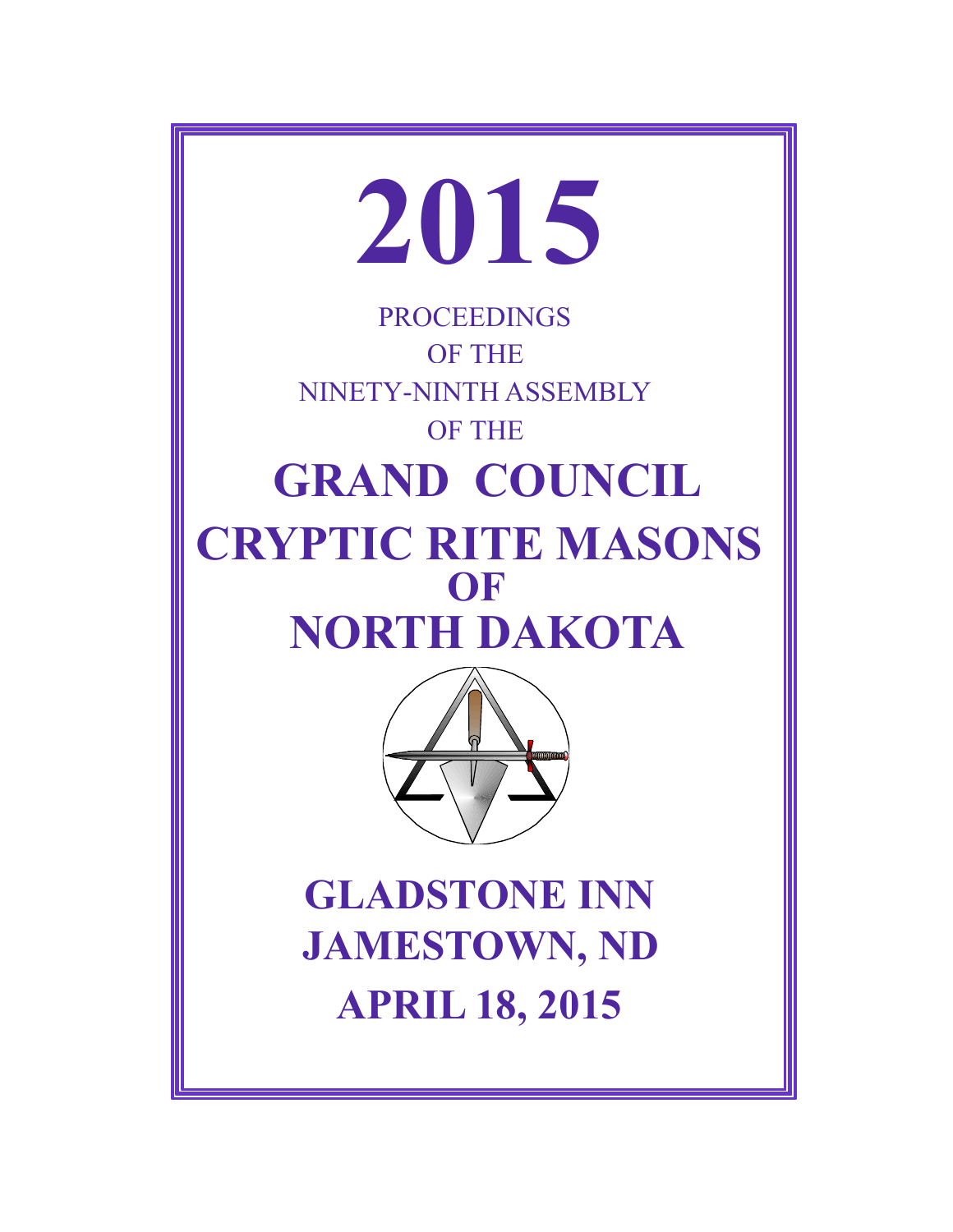# **INDEX**

| Proceedings: | Opening, Reception of Distinguished Guests and Roll Calls -          | $\mathbf{1}$      |
|--------------|----------------------------------------------------------------------|-------------------|
|              | Reception and Remarks of Dignitaries -                               | $2 - 3$           |
|              | Introduction of PMIGMs & Recognition of Appendant Bodies -           | $3-4$             |
|              | Recognition of Grand Reps & Distinguished Service Award Recipients - | $\overline{4}$    |
|              | Grand Recorder's and Annual Returns Committee Report -               | 5                 |
|              | Grand Treasurer's Report -                                           | 6                 |
|              | Finance, Budget and Audit Committee Report -                         | 7                 |
|              | Time and Place Committee Report -                                    | 7                 |
|              | Life Membership & Necrology Committee Reports -                      | 8                 |
|              | <b>CMMRF &amp; Long Range Planning Committee Reports -</b>           | 9                 |
|              | Presentation of Restored Alpha Council #9 Charter -                  | 10                |
|              | Illustrious Grand Master's Biography and Address -                   | $11 - 13$         |
|              | Election & Appointment of 2016-2016 Grand Officers -                 | $13 - 14$         |
|              | Jurisprudence Committee Report & Closing -                           | 14                |
|              | 2015-2016 Grand Council Officers Picture & Awards -                  | 15                |
| Appendix:    | Past Award Recipients -                                              | 16                |
|              | Registry of North Dakota Councils -                                  | 17                |
|              | Past Grand Masters of Grand Council -                                | 18                |
|              | Annual Assembly and Membership Data -                                | 19                |
|              | <b>Grand Representatives Information -</b>                           | $20 - 23$         |
|              | Masonic Calendar -                                                   | 23                |
|              | Addresses of All Grand Recorders -                                   | $24 - 25$         |
|              | <b>General Grand Council Officers -</b>                              | 26                |
|              | 2015-2016 Grand Council Officers -                                   | <b>Back Cover</b> |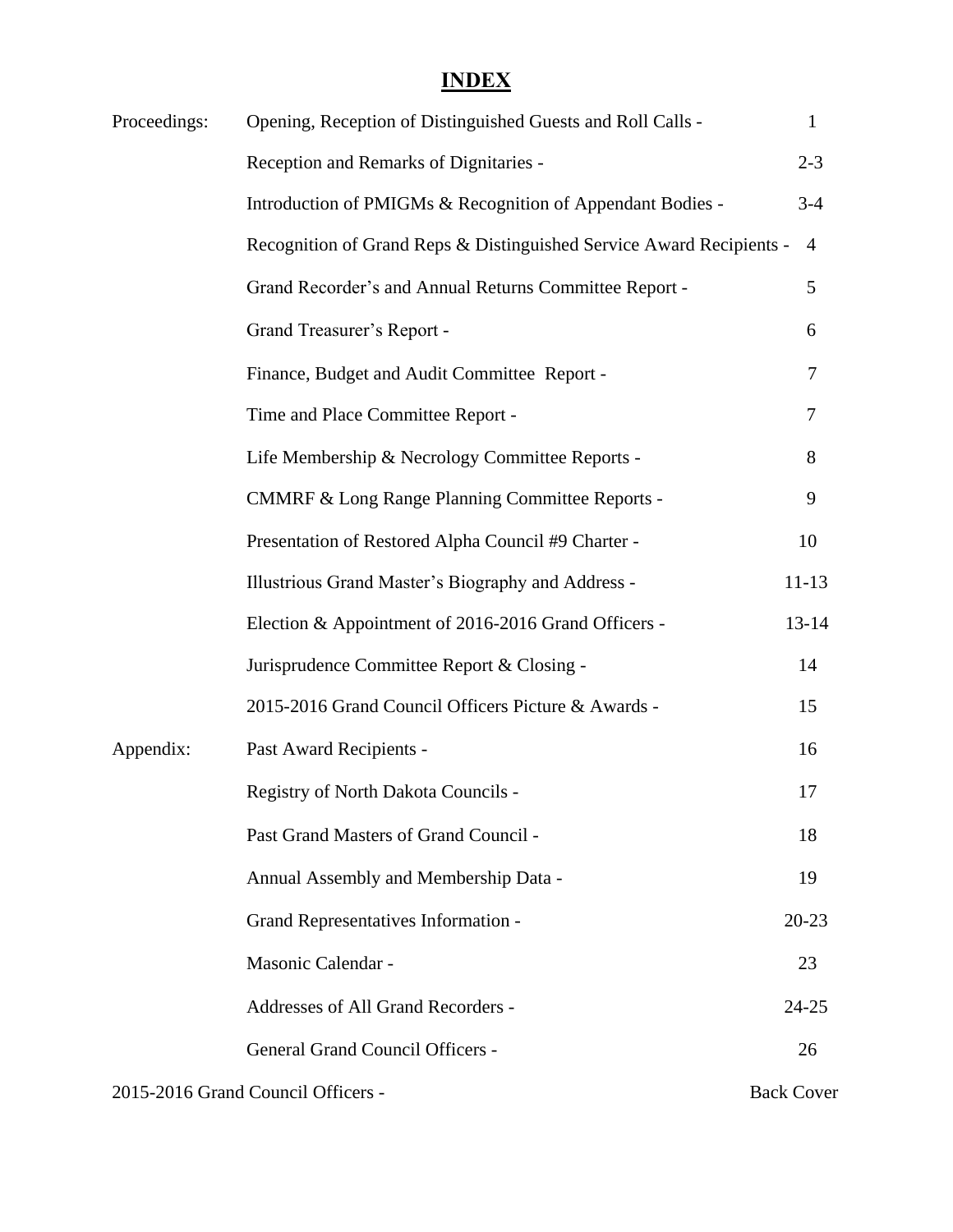#### **PROCEEDINGS**

#### **GRAND COUNCIL CRYPTIC RITE MASONS OF NORTH DAKOTA**

Gladstone Inn – Jamestown ND Saturday, April 18, 2015

#### **ANNUAL ASSEMBLY CONVENED**

The Ninety-Ninth Annual Assembly of the Grand Council of Cryptic Rite Masons of North Dakota was opened in due and ancient form at 8:30 AM, Saturday, April 18, 2015 in the Gladstone Inn in Jamestown ND by the Grand Officers. Most Illustrious Grand Master Craig A. Ramsdell presided over the Assembly.

#### **RECEPTION OF DISTINGUISHED GUESTS**

The following distinguished guests, representing the General Grand Council, CMI, and Grand Councils in sister jurisdictions, were introduced at the Public Reception on Friday:

**Iowa:** Ronald W. Guthrie, General Grand Principal Conductor of the Work, Cryptic Masons International, Mason City. Wade Sheeler, Grand Captain of the Guard, Newton; Personal Representative of Kurt Hoffman, Grand Master of the Grand Council of Royal and Select Masters of Iowa.

**South Dakota:** George E. Bauder, North Central Deputy General Grand Master, Rapid City.

## **ROLL CALL OF CONSTITUENT COUNCILS**

Illustrious Grand Master Ramsdell directed the Recorder to call the roll of the seven Constituent Councils in the state. The following five had representatives registered:

| Fargo #1           | $\text{Rae} \#5$   | Twin City #7 |
|--------------------|--------------------|--------------|
| Damon Anderson #11 | North Dakota, U.D. |              |

Illustrious Grand Master Ramsdell declared a quorum present and the Ninety-Ninth Assembly of Cryptic Rite Masons of North Dakota was opened and charged with the responsibility of completing such business as comes before it, under the usual Masonic restrictions.

#### **ROLL CALL OF GRAND OFFICERS**

Illustrious Grand Master Ramsdell directed the Grand Recorder to call the roll of Grand Officers. The following Grand Council Officers were present:

> Most Illustrious Grand Master Craig A. Ramsdell Right Illustrious Deputy Grand Master Ed Samuelson Right Illustrious Grand Principal Conductor of the Work Wendel VanWechel Most Illustrious Grand Recorder/Treasurer Chris Christianson Most Illustrious Grand Chaplain Richard D. Hansen Illustrious Grand Captain of the Guard Cory R. Lien Illustrious Grand Conductor of the Council Stanley H. Whicker Illustrious Grand Marshal Ronald L. Penfold Illustrious Grand Steward David Bickel Illustrious Grand Sentinel George H. Vettel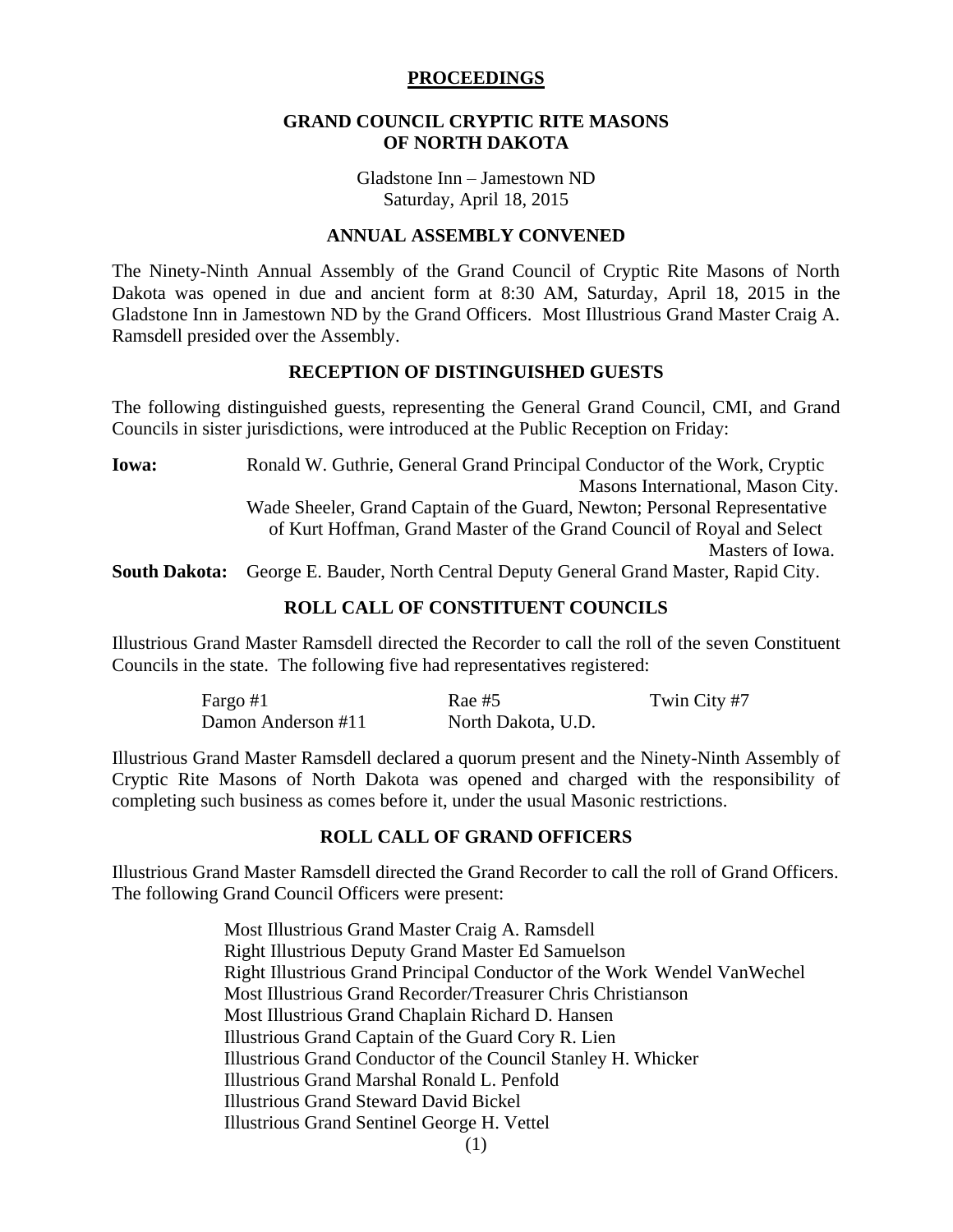#### **GRAND SESSION CORRESPONDENCE REVIEWED**

Grand Recorder Chris Christianson reviewed the following communications for all three York Rite Bodies regarding attendance at our Grand Session:

- Message from Prince D. Selvaraj, Sovereign Grand Master, Allied Masonic Degrees of Canada, expressing regrets of not being able to attend. Companion Selvaraj had earlier indicated an interest in attending our Grand Session this year.
- Kevin Jones of Grand Rapids, Minnesota had called and reported that he had come down with pneumonia and would not be able to attend. Kevin and his wife have been regular guests at our Grand Sessions.
- John Bridewell of Grand Forks sent a note saying that a commitment as faculty advisor for the Alpha Eta Rho aviation fraternity prevented him from attending the Grand session. He expressed wishes for a most productive Session.

## **APPROVAL OF YEAR 2014 PROCEEDINGS**

Illustrious Grand Master Ramsdell called for approval of the 2014 Proceedings. It was moved by Companion Ohrt and seconded by Companion Selberg that the proceedings of the Ninety-Eighth Assembly of the North Dakota Grand Council of Cryptic Rite Masons held in Fargo ND in 2014 be approved as printed and distributed. **Motion carried.**

## **BALLOT BOX DECLARED OPEN**

Illustrious Grand Master Ramsdell declared the ballot box opened at 9:00 AM and closed at 9:30 AM. The recommendations of the Nominating Committee were as follows: Ed Samuelson for Illustrious Grand Master, Wendel VanWechel for Deputy Grand Master, Stan Whicker for Grand Principal Conductor of the Work, Chris Christianson for Grand Recorder-Treasurer, Ron Penfold for Grand Captain of the Guard, and David Bickel for Grand Conductor of the Council. Ramsdell appointed Companions Motis and Eck as tellers.

## **RECEPTION AND REMARKS OF GEOGE E. BAUDER, NORTH CENTRAL DEPUTY GENERAL GRAND MASTER, CRYPTIC MASONS INTERNATIONAL**

Grand Master Ramsdell asked the Grand Marshal to escort North Central Deputy General Grand Master George Bauder west of the altar. Companion Bauder was given the Grand Honors of Masonry and called on for remarks. The following are highlights of his remarks:

- Companion Bauder his colleagues from the General Grand Chapter, the North Central Region, and the Department Commander for being such outstanding representatives of Cryptic Rite Masonry. He mentioned that it had been a blessing to have Companion Ramsdell as our leader.
- He pointed out that we were bringing to a close the first century of Cryptic Rite Masonry in North Dakota.
- $\bullet$  He encouraged us to attend the North Central Conference in Sioux Falls on October 23 & 24. He promised a great program this year, with the emphasis on developing younger leadership.
- He encouraged us to continue support, and to learn more about the Cryptic Rite Medical Foundation and its works. He thanked us for the courtesies extended to a standing ovation.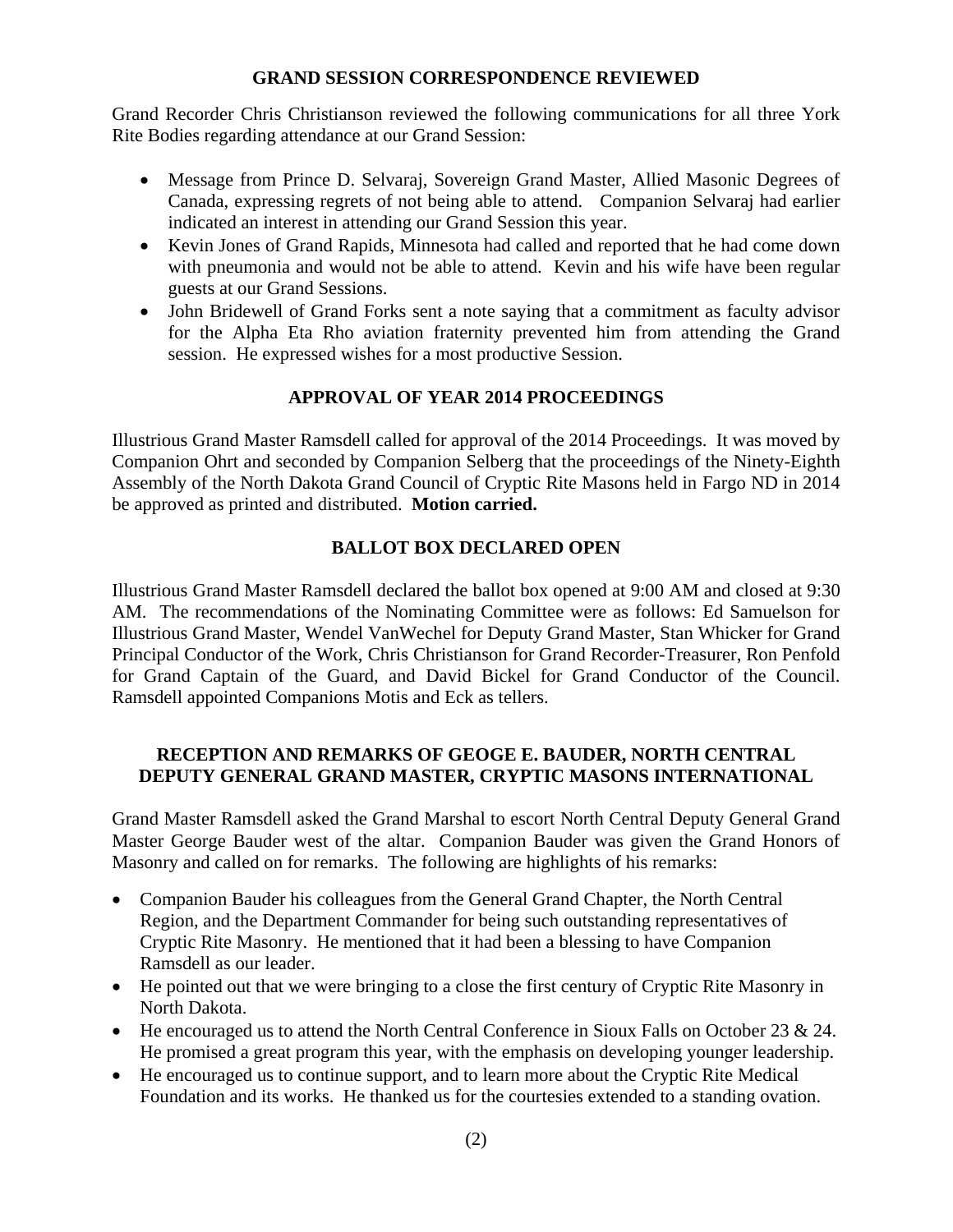## **RECEPTION AND REMARKS OF RONALD W. GUTHRIE, GENERAL GRAND PRINCIPAL CONDUCTOR OF THE WORK, CRYPTIC MASONS INTERNATIONAL**

Grand Master Ramsdell asked the Grand Marshal to escort General Grand Principal Conductor of the Work Ronald W. Guthrie west of the altar. Companion Guthrie was given the Grand Honors of Masonry and called on for remarks. The following are highlights of his remarks:

- Companion Guthrie brought greetings and regrets from General Grand Master Weaver.
- He encouraged that we nominate an honoree for the Columbia award program.
- He encouraged more visitations between Councils and jurisdictions.
- He pointed out that the General Grand Council is a service organization, and they would like to know how they can improve their service.
- He encouraged us to consider the compilation of old lectures "As It Was In The Beginning", the Jeremy Cross book "Father of Cryptic Masonry", and the \$20 Alpha/Omega challenge coin.
- He congratulated and thanked Comp. Ramsdell and asked us to give him more support as our Editor. He retired to applause and a standing ovation.

## **RECEPTION AND REMARKS FROM DAVID BICKEL, GRAND MASTER OF NORTH DAKOTA GRAND MASONIC LODGE, A.F. & A.M.**

Grand Master Ramsdell asked the Grand Marshal to escort Brother/Companion David Bickel, Most Worshipful Grand Master of the Grand Masonic Lodge of North Dakota, A.F.& A.M. west of the Altar. Bickel was given the Grand Honors of Masonry and asked to give some remarks. The following are his remarks:

- Most Worshipful Brother & Companion Bickel brought greetings from the Grand Lodge and thanked us for receiving him.
- He mentioned that he had been a Mason for 35 years and, therefore, in North Dakota, a York Rite Mason for 35 years.
- He pointed out that he was not wearing our usual purple Cryptic Rite jacket; instead he was wearing our Grand Lodge uniform – black suit, red tie, white shirt. He mentioned that it the uniform was an innovation of Companion Ed Samuelson, and that Mrs. Bickel thought it made the Grand Lodge Officers look like pallbearers. He retired to laughter, applause and a standing ovation.

## **INTRODUCTION OF PAST MOST ILLUSTRIOUS GRAND MASTERS**

Illustrious Grand Master Ramsdell asked that all the Past Most Illustrious Grand Masters of the Grand Council of North Dakota to the Altar. The following were given the Grand Honors of Masonry:

| Edward "Ted" Bolte (7)      | 1981 |
|-----------------------------|------|
| Donald J. Laschkewitsch (7) | 1983 |
| Donavan J. Eck (7)          | 1990 |
| Merle L. Huhner (1)         | 1996 |
| Chris Christianson (1)      | 1999 |
| H. Allen Ohrt $(1)$         | 2001 |
| Charles P. Beeber (1)       | 2008 |
| Tony E. Telken (11)         | 2010 |
| Richard D. Hansen (7)       | 2012 |
| Lon W. Kvasager (11)        | 2013 |
| $\sim$                      |      |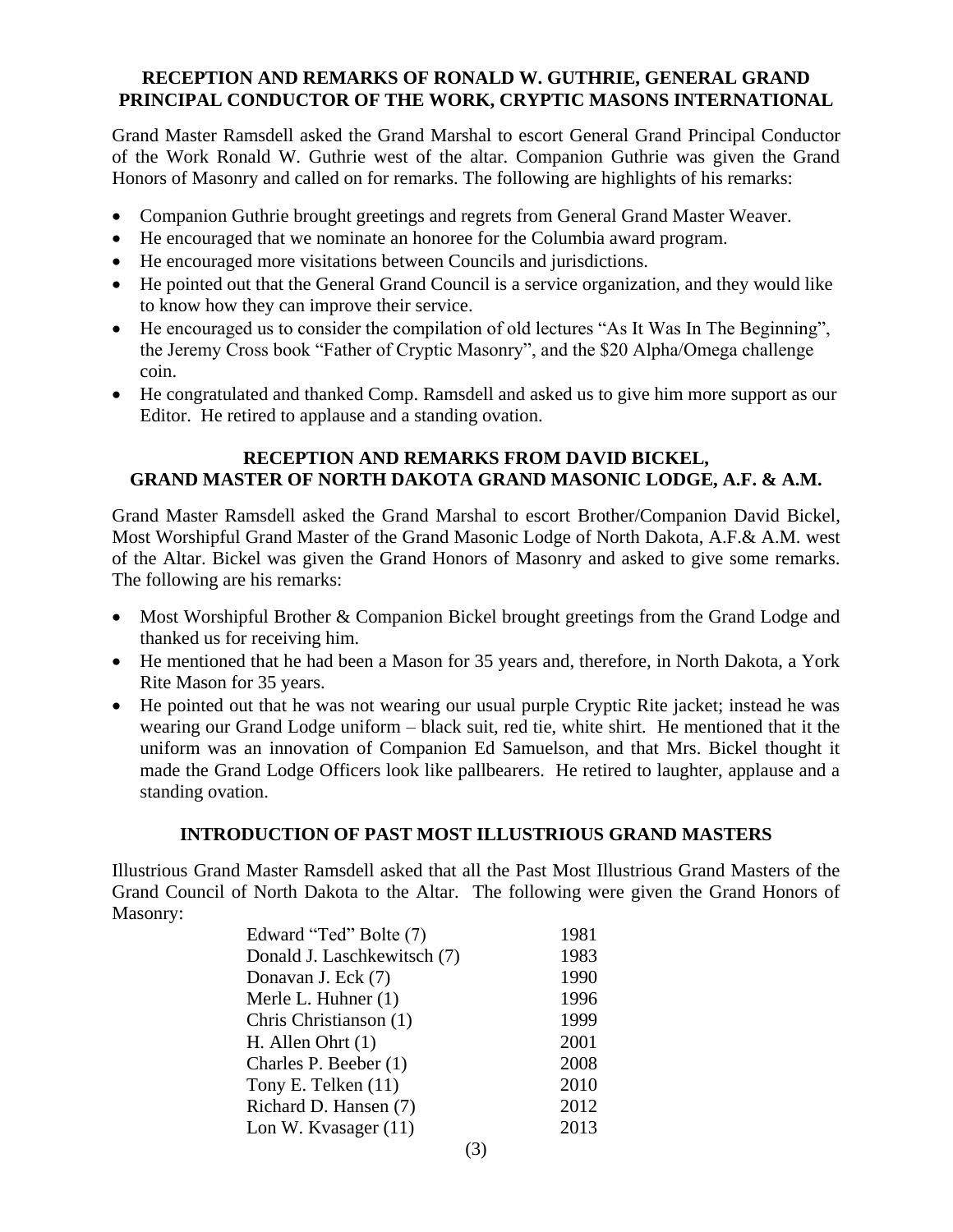#### **RECOGNITION OF APPENDANT BODIES**

The following Appendant Bodies were then recognized:

York Rite Colleges: Jeffrey N. Nelson, ND Grand Governor Tim Dawson, Governor, Mandan York Rite College #191 Ron Cooper, Governor, Wild Prairie Rose York Rite College #56

Allied Masonic Degree Councils: George Kwitka, Sovereign Master, Capitol Council #226 Wendel VanWechel, Sovereign Master, Red River Council #193

#### **ROLL CALL OF GRAND REPRESENTATIVES**

Upon the roll call of Grand Representatives the following were present at the Session and were given a round of applause:

| Ed Samuelson -                     | Alabama &             | Lon W. Kvasager - Louisiana & Greece |
|------------------------------------|-----------------------|--------------------------------------|
|                                    | New Hampshire         | Ronald L. Penfold - Massachusetts    |
| George H. Vettel -                 | California & Missouri | Charles P. Beeber - Mississippi      |
| Mark J. Motis -                    | Colorado              | Merle L. Huhner - Nebraska           |
| Cory R. Lien -                     | Delaware              | Craig A. Ramsdell - New Mexico       |
| Richard D. Hansen -                | Georgia               | David Bickel - New York              |
| Donald J. Laschkewitsch - Illinois |                       | H. Allen Ohrt - Ohio                 |
| Chris Christianson -               | Indiana &             | Tony E. Telken - Rhode Island        |
|                                    | North Carolina        | and Providence Plantations           |
| E.F. "Ted " Bolte -                | Iowa                  | Donavan J. Eck - Western Canada      |
| John K. Grubb -                    | Kansas                | Wendel VanWechel - Portugal          |

### **RECOGNITION OF RECIPIENTS OF "CRYPTIC MASON OF THE YEAR" AWARD**

Illustrious Grand Master Ramsdell asked the recipients of this medal to assemble west of the Altar. The following from North Dakota were present and all were given a round of applause:

| Chris Christianson (1) - | 1993 | Jeffrey Nelson (7) -  | 2007 |
|--------------------------|------|-----------------------|------|
| Mark J. Motis (ND) -     | 1997 | Craig Ramsdell (1) -  | 2009 |
| Charles P. Beeber (1) -  | 2000 | Cory R. Lien $(11)$ - | 2011 |
| Lon W. Kvasager $(11)$ - | 2004 | Tony Telken $(11)$ -  | 2012 |
| Stanley Whicker (11) -   | 2006 |                       |      |

## **APPROVAL OF ADVANCE REPORTS**

Illustrious Grand Master Ramsdell called for a motion to approve the Advance Reports distributed at registration. It was moved by Companion Selberg and seconded by Companion Ohrt that the following pre-printed Advance Reports be approved. **Motion carried.**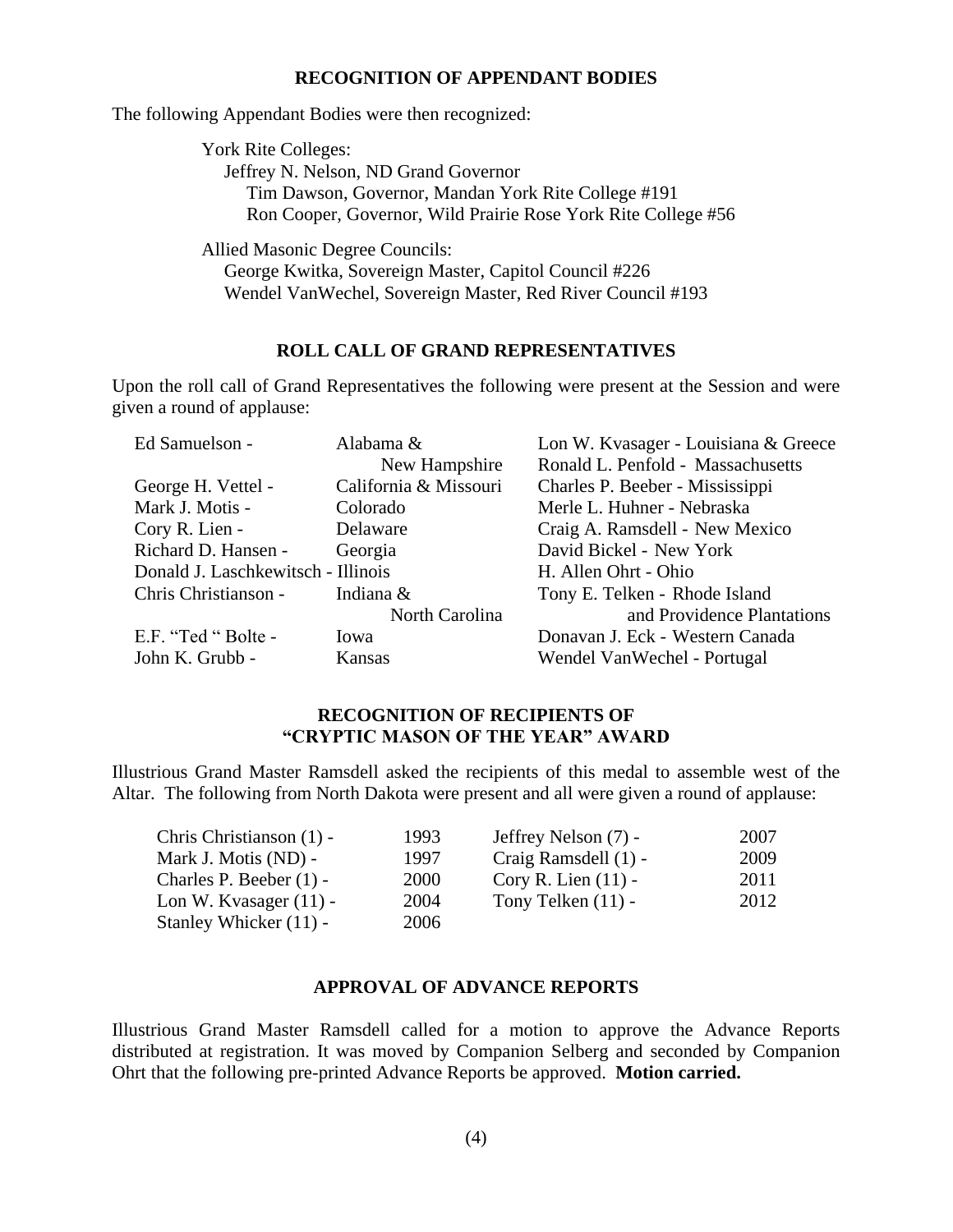## **GRAND RECORDER'S ADVANCE REPORT AND ANNUAL RETURNS COMMITTEE ADVANCE REPORT**

To the Most Illustrious Grand Master, Council Officers, Distinguished Guests, and Companions. The Grand Recorder's work during 2014 included:

- Completion and distribution of the 2014 Annual Proceedings for the Grand Council.
- Receiving and auditing annual returns from Constituent Councils.
- Annual reports to the General Grand Council.
- Correspondence regarding Grand Representatives.
- Handling registration and preparation of reports for annual Grand Assembly.

The following is a summary of the 2014 Annual Returns from the seven constituent Councils in North Dakota:

| Council            | 2013<br><b>Mmbrs</b> |          |                  | Grtd Affld Rnstd Err Gain Dmtd Died Susp Loss |                  |          |                  |          |          |          | 2014<br><b>Mmbrs</b> |
|--------------------|----------------------|----------|------------------|-----------------------------------------------|------------------|----------|------------------|----------|----------|----------|----------------------|
|                    |                      |          |                  |                                               |                  |          |                  |          |          |          |                      |
| Fargo #1           | 63                   | 2        | $\Omega$         | $\Omega$                                      | $\theta$         | 2        | $\Omega$         | 2        |          | 3        | 62                   |
| $\text{Rae} \#5$   |                      | $\theta$ | $\Omega$         | $\Omega$                                      | $\theta$         | $\Omega$ | $\Omega$         | $\Omega$ | $\Omega$ | $\Omega$ | 7                    |
| Twin City #7       | 61                   | 3        | $\boldsymbol{0}$ |                                               | $\boldsymbol{0}$ | 4        | $\boldsymbol{0}$ | $\Omega$ | 3        | 3        | 62                   |
| Tyrian #8          | 13                   | $\theta$ | $\boldsymbol{0}$ | $\theta$                                      | $\theta$         | 0        | $\boldsymbol{0}$ | $\Omega$ |          |          | 12                   |
| West River #10     | 6                    | $\theta$ | $\theta$         | $\Omega$                                      | $\theta$         | 0        | $\Omega$         | $\Omega$ | $\theta$ | 0        | 6                    |
| Damon Anderson #11 | 44                   | 2        | $\theta$         |                                               | $\theta$         | 3        | $\theta$         |          |          | 2        | 45                   |
| ND Council UD      | 31                   | 0        | $\Omega$         | $\Omega$                                      | $\theta$         | $\Omega$ |                  | $\Omega$ | $\theta$ |          | 30                   |
| <b>Totals</b>      | 225                  |          | 0                |                                               | 0                | 9        |                  |          | 6        | 10       | 224                  |

The membership figures for 2014 indicate that our membership in the Grand Council has essentially stabilized. Now it is our goal to get the membership numbers to increase. We must continue to aggressively recruit new members in all parts of the state.

We would again encourage the Recorders and all officers of the constituent Councils to take all means necessary to keep members from demitting or being suspended. Special letters, personal contacts, and selling Paid-up Life Memberships are methods to reduce these numbers.

> Respectfully submitted, Merle L. Huhner, Grand Recorder Donavan J. Eck, Committee Chairman

## **CONSTITUTION AND BY-LAWS COMMITTEE ADVANCE REPORT**

The Constitution & By-Laws of the Grand Council were up-dated in 1991 and need to be updated again. Drafts of a revised Constitution and By-Laws have been submitted to the Committee. Work should be completed so that a new revised Constitution and By-Laws can be presented to the 100th Assembly for approval in 2016.

> Respectfully submitted, Merle L. Huhner, Chairman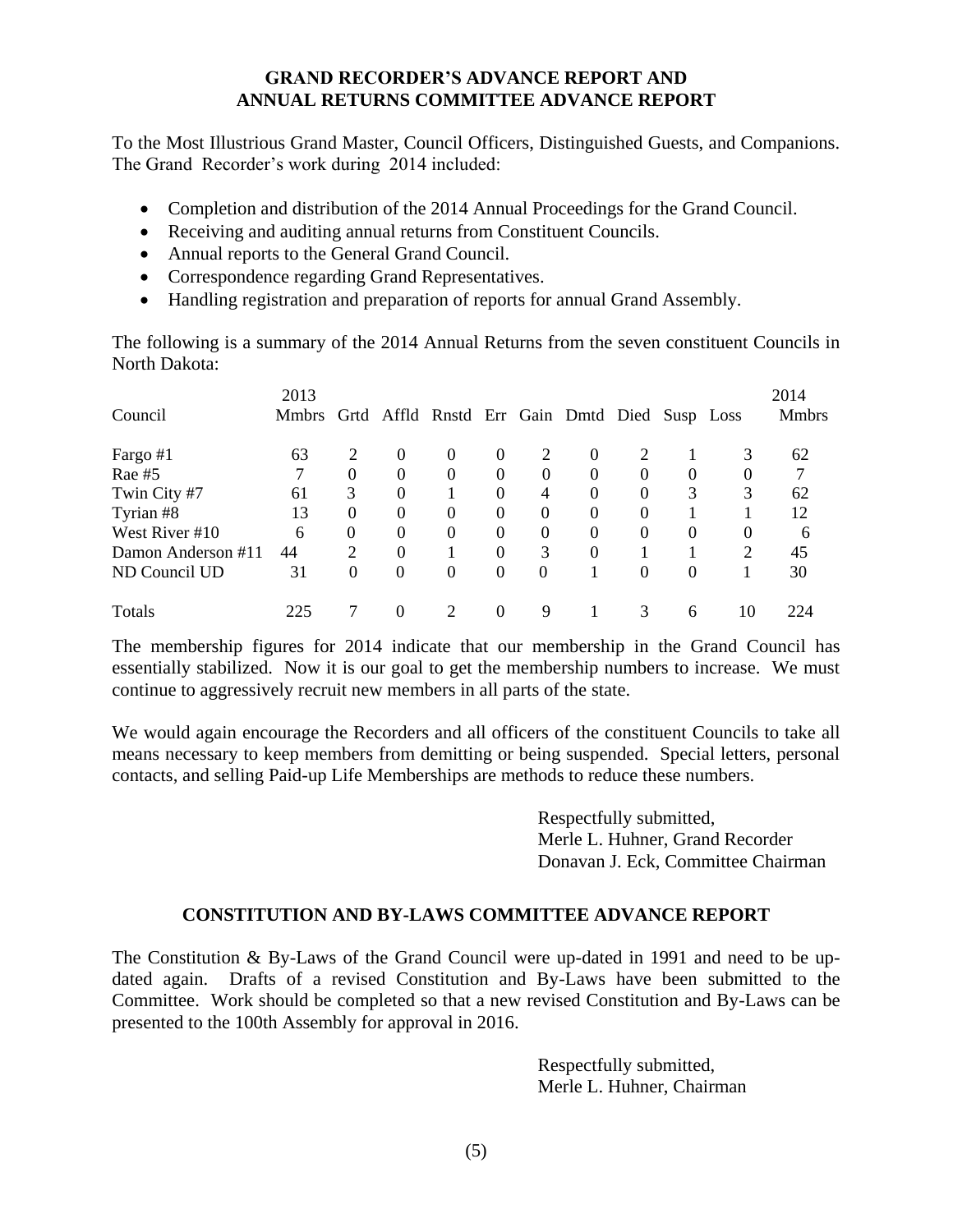## **GRAND TREASURER'S ADVANCE REPORT**

To Most Illustrious Grand Master, Distinguished Guests, Officers, and Companions. The following financial statement is for calendar year 2014:

|                                                          |            | Actual     | <b>Budgeted</b> |                    | Percentage  |
|----------------------------------------------------------|------------|------------|-----------------|--------------------|-------------|
| Account Balance $-1/1/2014$ -                            | \$1,144.75 |            |                 |                    |             |
| Income:                                                  |            |            |                 |                    |             |
| Dues & Fees -                                            |            | \$2,276.00 | \$2,250.00      |                    | 101%        |
| Total Income -                                           |            | \$2,276.00 | \$2,250.00      |                    | 101%        |
| Expenses:                                                |            |            |                 |                    |             |
| Grand Master T& E -                                      | \$         | 750.00     | \$<br>500.00    |                    | 150%        |
| Grand Master Apron & Apron Case -                        |            | 0.00       | 250.00          |                    | 0%          |
| Grand Recorder T& E -                                    |            | 400.00     | 400.00          |                    | 100%        |
| <b>General Grand Council Dues -</b>                      |            | 24.00      | 250.00          |                    | 10%         |
| Proceedings -                                            |            | 200.00     | 200.00          |                    | 100%        |
| Office Supplies & Expense -                              |            | 52.37      | 75.00           |                    | 70%         |
| Postage -                                                |            | 52.18      | 50.00           |                    | 104%        |
| Storage -                                                |            | 100.00     | 50.00           |                    | 200%        |
| Grand Assembly Expense -                                 |            | 335.92     | 200.00          |                    | 168%        |
| Share of Bond -                                          |            | 149.00     | 150.00          |                    | 99%         |
| Share of PO Box Rent -                                   |            | 24.67      | 25.00           |                    | 99%         |
| Webmaster Fee -                                          |            | 100.00     | 100.00          |                    | 100%        |
| Meeting Expense -                                        |            | 67.10      | 0.00            |                    |             |
| Total Expenses -                                         |            | 2,255.24   | \$2,250.00      |                    | 100%        |
| Account Balance $-12/31/2014$                            |            |            |                 |                    |             |
| ND Grand York Rite Checking Account,                     |            |            |                 |                    |             |
| Wells Fargo Bank, Fargo -                                |            |            |                 | \$                 | 1,165.51    |
| Order of Thrice Illustrious Masters Account – 12/31/2014 |            |            |                 |                    |             |
| ND Grand York Rite Savings Account,                      |            |            |                 |                    |             |
| Wells Fargo Bank, Fargo -                                |            |            |                 | \$                 | 516.32      |
| Total -                                                  |            |            |                 | $\mathbf{\hat{S}}$ | 1,681.83    |
| Grand Chapter/Council Paid-Up Life Membership Fund:      |            |            |                 |                    |             |
| (Portfolio Value as of 12/31/2014)                       |            |            |                 |                    |             |
| Stifel Nicolaus, Bismarck -                              |            |            |                 |                    | \$32,947.99 |
|                                                          |            |            | 0.011           |                    |             |

Respectfully submitted, Merle L. Huhner, Grand Treasurer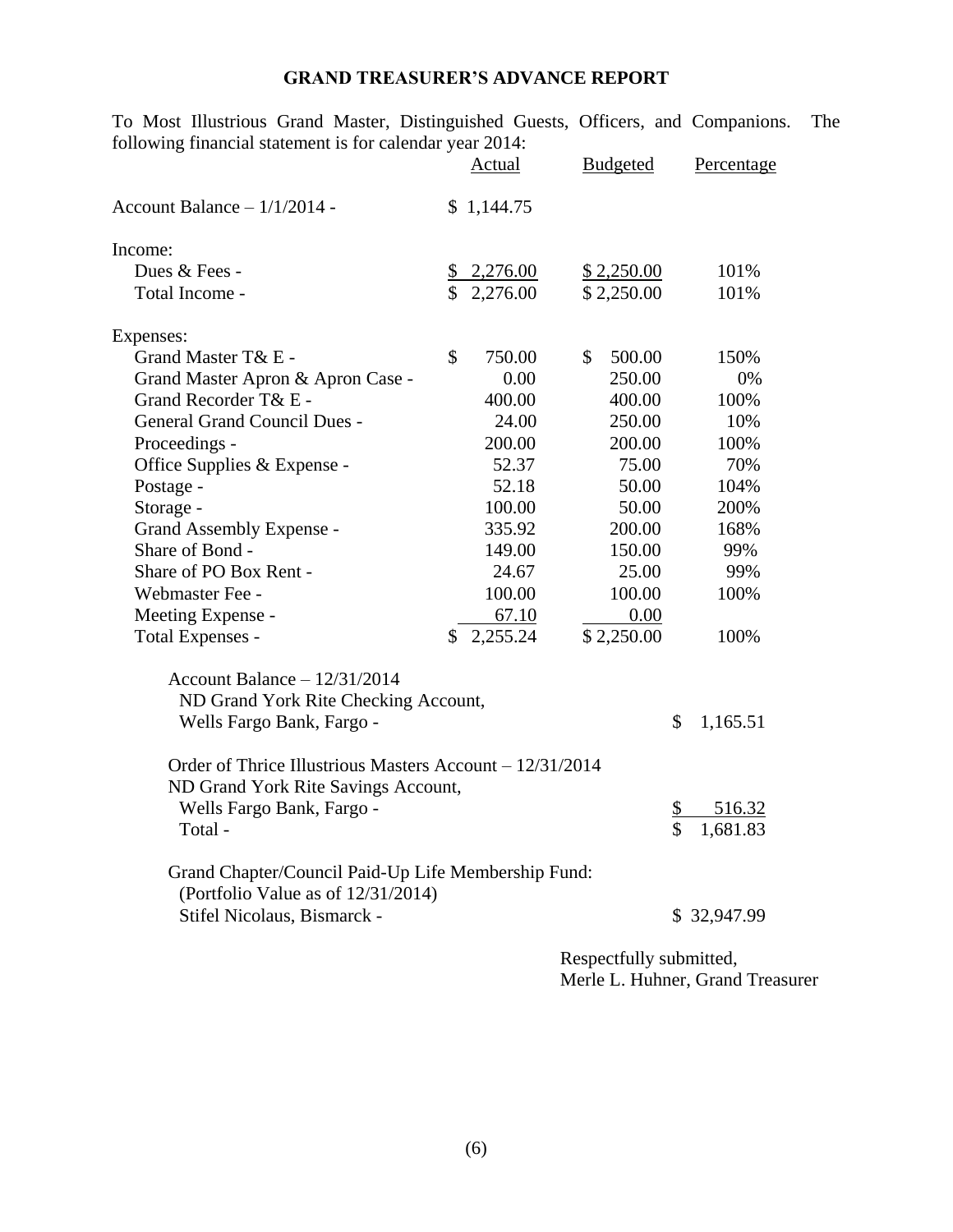#### **FINANCE, BUDGET, AND AUDIT COMMITTEE ADVANCE REPORT**

The following is the **2015 Budget** for the ND Grand Council which was reviewed and adopted in December at a Grand Line Officer meeting in Carrington and which the Committee is now presenting for approval:

| Income:   | Dues & Fees $-$ (223 members $\omega$ \$10.00) - | \$2,230.00   |
|-----------|--------------------------------------------------|--------------|
|           | Total Income -                                   | \$2,230.00   |
| Expenses: | Grand Master T& E -                              | \$<br>250.00 |
|           | <b>Grand Master Emolument -</b>                  | 250.00       |
|           | Grand Recorder T& E -                            | 400.00       |
|           | General Grand Life Membership (8 @ \$25.00) -    | 200.00       |
|           | Proceedings -                                    | 200.00       |
|           | Office Supplies & Expense -                      | 55.00        |
|           | Office Equipment -                               | 250.00       |
|           | Postage -                                        | 50.00        |
|           | Storage -                                        | 50.00        |
|           | Grand Session Expense -                          | 205.00       |
|           | Share of Bond -                                  | 150.00       |
|           | Share of PO Box Rent -                           | 25.00        |
|           | Webmaster Fee -                                  | 100.00       |
|           | Contingencies -                                  | 45.00        |
|           | Total Expenses -                                 | \$2,230.00   |

Respectfully submitted, Tony Telken, Chairman

#### **TIME AND PLACE COMMITTEE ADVANCE REPORT**

Most Illustrious Grand Master, Grand Council Officers, Distinguished Guests, and Companions. Your Committee on Time and Place makes the following recommendations concerning the 100th, 101th and the 112th Annual Assemblies:

#### **100th Annual Assembly, Mandan ND, April 15-16, 2016**

Baymont Inn and Suites 2611 Old Red Trail, Mandan ND

#### **101st Annual Assembly, Grand Forks ND, April 21-22, 2017**

Red Roof Inn TownHouse 710 1st Ave N, Grand Forks ND

#### **102nd Annual Assembly, Fargo ND, April 20-21, 2018**

Baymont Inn and Suites 3333 13th Ave S, Fargo ND

> Respectfully submitted, Craig Ramsdell, Chairman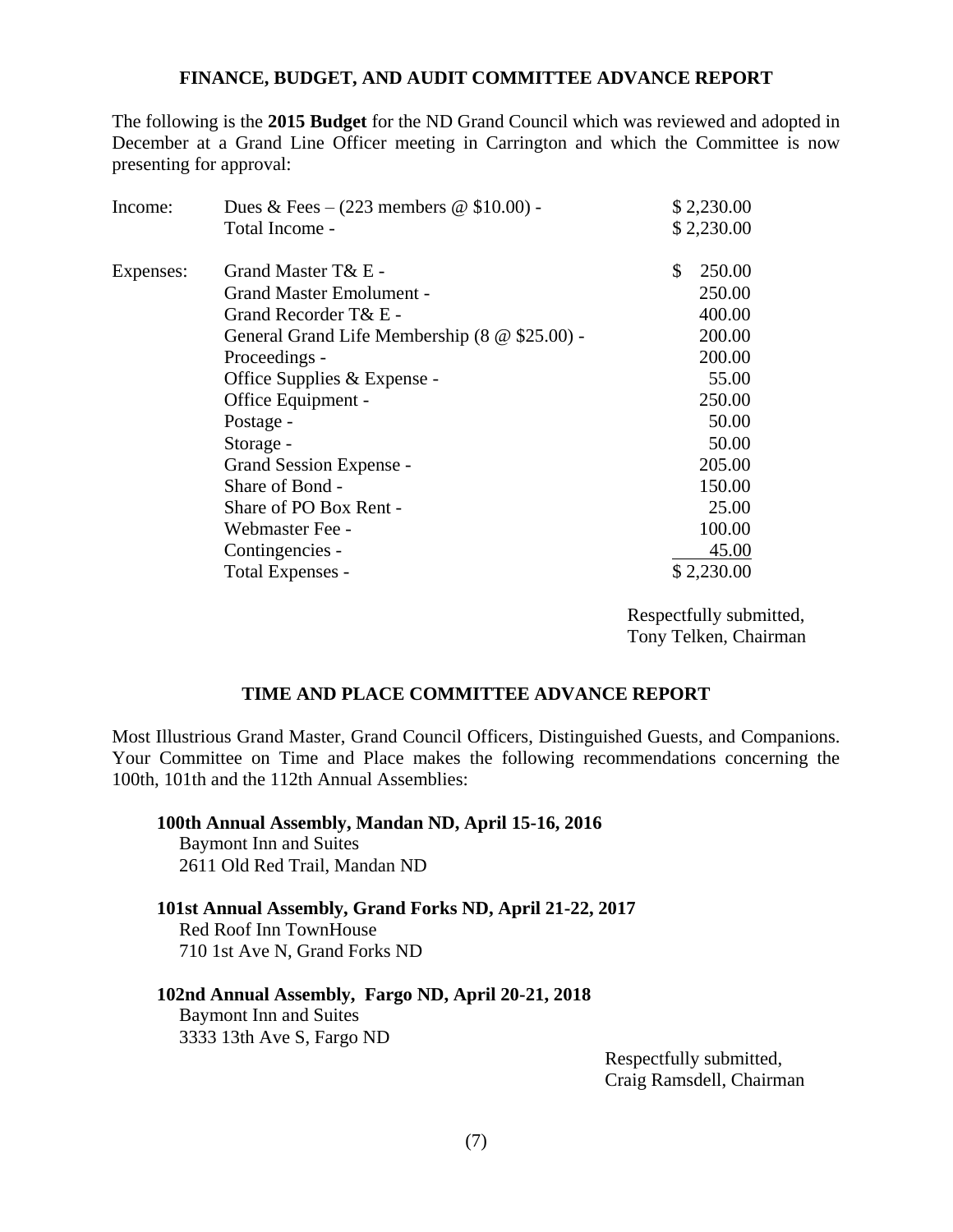#### **ADVANCE REPORT OF THE LIFE MEMBERSHIP COMMITTEE**

Most Illustrious Grand Master, Distinguished Guests, Recorders, and Companions. The following is the 2014 reimbursement to local Chapters and Councils for the per capita dues which are paid on their Life Members. The distribution is done on the calendar year basis so the amount of distribution depends on the Life Membership Fund's portfolio value as of the end of the year (\$32,947.99).

Our distribution this year is based on a total of 296 Life Members with total deposits of \$24,360.70. A new Life Member was added this year for Missouri Chapter #1 and Twin City Council #7. The following distribution was made as of January 1, 2015:

| Missouri Chapter #1-         | 20             | \$138.84   |
|------------------------------|----------------|------------|
| Twin City Council #7-        | 21             | 99.52      |
| Corinthian Chapter #3 -      | 18             | 261.24     |
| Damon Anderson Council #11 - | 6              | 132.43     |
| Keystone Chapter #5 -        | 49             | 495.59     |
| Fargo Council #1-            | 38             | 328.85     |
| Grafton Chapter #9 -         | 5              | 42.18      |
| Rae Council #5 -             | 13             | 85.44      |
| Dickinson Chapter #11 -      | 3              | 16.67      |
| Land O'Buttes Chapter #25 -  | 12             | 46.35      |
| West River Council #10       | 6              | 25.77      |
| ND Chapter UD -              | 68             | 469.71     |
| ND Council UD -              | $\frac{37}{2}$ | 163.77     |
| Totals -                     | 296            | \$2,306.36 |
|                              |                |            |

Respectfully submitted, Donavan Eck, Chairman Tony E. Telken, Financial Advisor

#### **NECROLOGY ADVANCE REPORT**

Most Illustrious Grand Master, Grand Officers, Distinguished Guests, and Companions. The Necrology Committee reports the following deaths reported since our last Necrology Report. The following Companions were memorialized in the Memorial service held Friday morning:

| Fargo Council #1:           | Louis S. VanSlyck<br>Glen G. Symons | 9/26/2014<br>1/17/2015 |
|-----------------------------|-------------------------------------|------------------------|
| Twin City Council #7:       | Donald O. Barber                    | 3/24/2013              |
| Damon Anderson Council #11: | Miles L. Christianson               | 1/11/2014              |

Respectfully submitted, Mark Motis, Chairman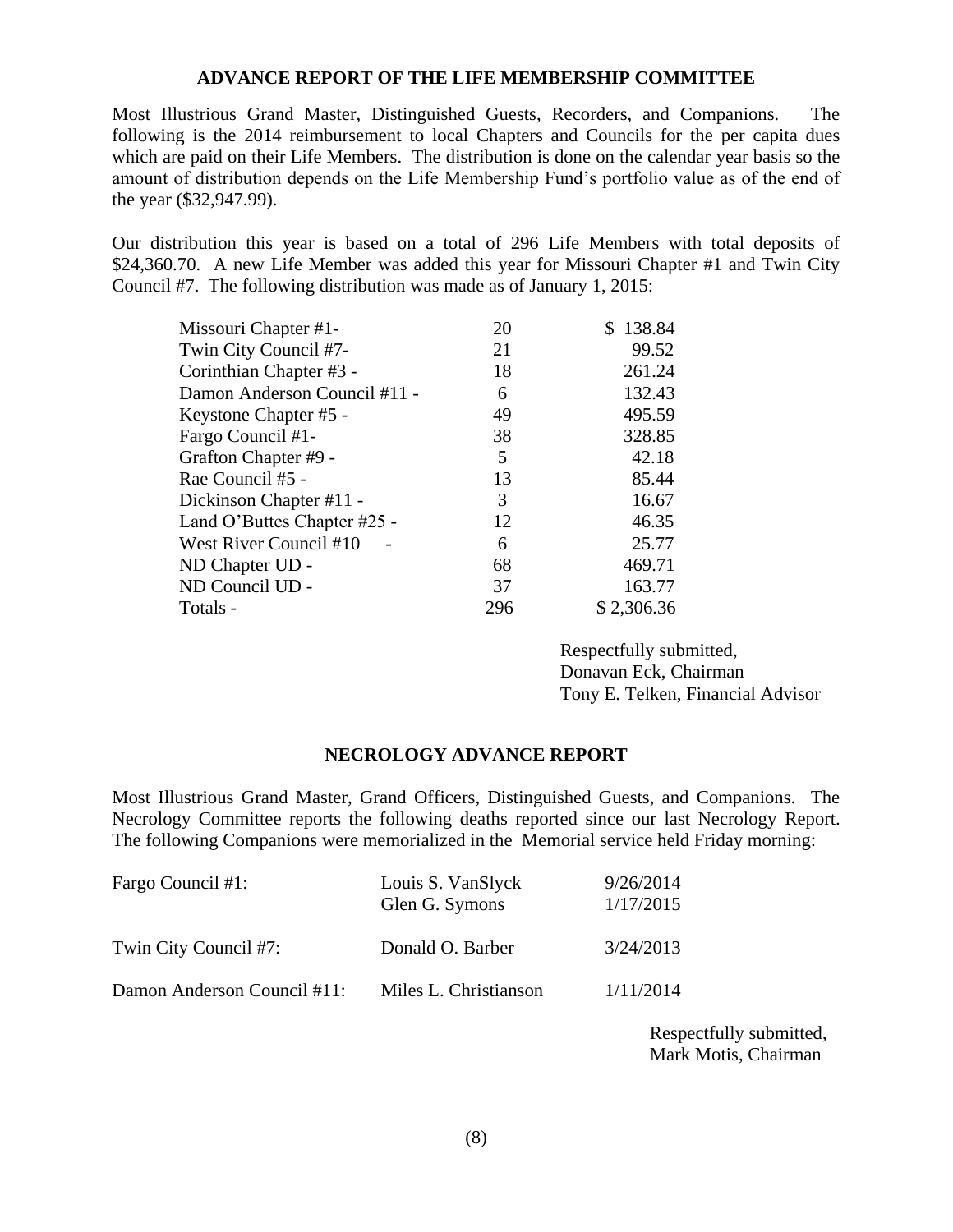## **ADVANCE REPORT OF THE COMMITTEE ON CRYPTIC MASONS MEDICAL RESEARCH FOUNDATION**

CMMRF supports the Indiana Center for Vascular Biology and Medicine, (ICVBM), located at the Indiana University School of Medicine and the Richard Roudebush Veteran's Administration Medical Center located at Indianapolis Indiana.

Because blood vessels are important in maintaining the health or repairing almost all tissues, practically all diseases turn out to have a vascular component connected to their origin or remediation. Diabetes, stroke, poor circulation, heart failure, wound healing, and many other diseases share the common denominator of blood vessels. Centering our contributions to an organization that addresses so many different health concerns allows our supporters to share in the medical advancements, regardless of geography.

Through the basic and clinical research, conducted by ICVBM and supported by CMMRF, advancements are being made to discover cures for many of today's health problems, prevent major diseases, and finally to save lives. We invite you to become a part of this team and join our partnership in discovery. Let's do something great together!

The following are contributions made during the past year from North Dakota:

| Share of 2014 Memorial Service Offering - | \$58.00  |
|-------------------------------------------|----------|
| Share of 2014 Silent Auction proceeds -   | \$85.00  |
| Members of Twin City Council #7 -         | \$53.00  |
| Total -                                   | \$196.00 |

A General Grand Master's Plaque will be awarded to Jeffrey N. Nelson for 2014. Jeff is member of Twin City Council #7 in Mandan-Bismarck.

Ted Bolte, Committee Chair

## **LONG RANGE PLANNING COMMITTEE ADVANCE REPORT**

Our long range planning is going to need to take into consideration the signs that we see of a resurgence in Freemasonry in North Dakota. In particular, development in the northwest and the needs in the western part of the jurisdiction need to be taken into consideration in our planning.

We have to recognize that throughout North Dakota, the only product the Grands offer to the membership is service. Before we can effectively serve our members, we must know what their needs are. In order to do that, we must communicate! The Cloud Age that we find ourselves in makes communication so much easier, and so much faster for many of our constituency. We just need to get started at sharing information, files, questions, answers; and, once the lines of communication are open, then we can get to the nitty-gritty of effective festival planning and successful fundraisers; shared Orders of the Temple, and all the other ideas we can use to make our Fraternity better.

Adam and his team; Craig and his team; David and his team are all skilled communicators, and there is no reason for us to fail as long as the membership in general supports us.

> Respectfully submitted, Chris Christianson, Chairman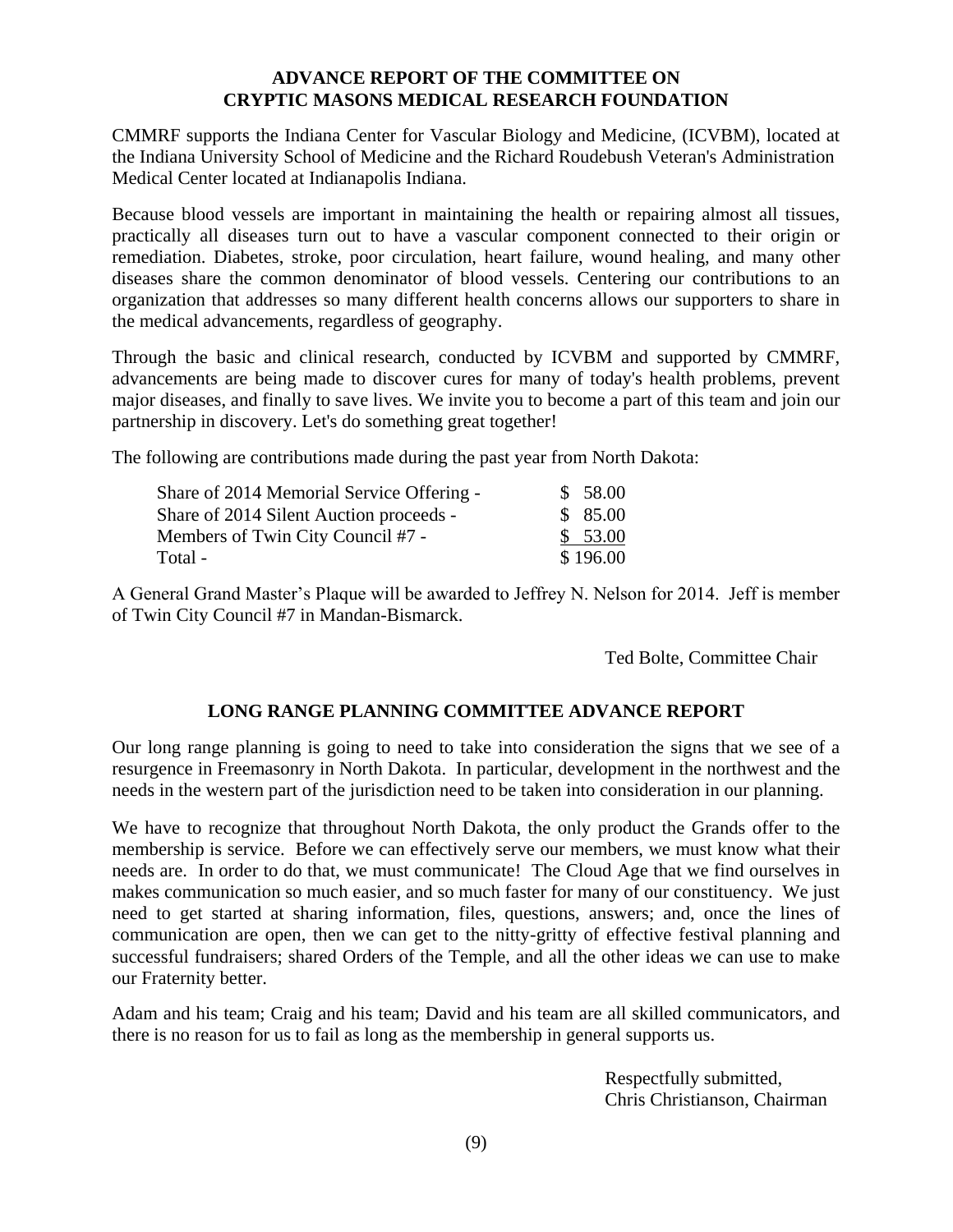#### **PRESENTATION OF RESTORED ALPHA COUNCIL #9 CHARTER**

Illustrious Grand Master Ramsdell called on the members of the restored Alpha Council #9 and presented with a Charter. The following is the text of the restored Charter:

*ACKNOWLEDGING the Jurisdiction of the Grand Council of Cryptic Rite Masons of the State of North Dakota, I, Craig A. Ramsdell, the Most Illustrious Grand Master of the Grand Council, hereby authorize and empower Alpha Council No. 9, Royal and Select Masters, headquartered in Minot, North Dakota, to be restored as such.* 

*I DO HEREBY, by these Presents, grant a Restored Charter unto the following Worthy Companions:*

| Donald G. Akins, Jr. | Edward F. Bolte         | Nicholas Clum     |
|----------------------|-------------------------|-------------------|
| Adam E. Fedler       | Alexander J. Grubb      | John K. Grubb     |
| Gregory D. Gunderson | Gregory D. Gunderson II | Merle Halvorson   |
| Rodney Landers       | Brian D. Miles          | Jeffrey N. Nelson |
| Ronald L. Penfold    | <b>Gerald Raughton</b>  | Tony E. Telken    |
| Larry Torres, Jr.    | David E. Witter         | Ray F. Webb       |

 *I DO HEREBY, also authorize, empower, and ordain by this my Sovereign Decree, that the above named Companions may elect an Illustrious Master, a Deputy Illustrious Master, a Principal Conductor of the Work, a Recorder-Treasurer, a Captain of the Guard, and a Conductor of the Council. The Illustrious Master shall appoint a Chaplain, a Steward and a Sentinel of said Council of Royal and Select Masters so restored. The said elective officers and their successors in office, are hereby respectively duly authorized and directed, by and with the assistance and consent of the majority of the said Worthy Companions hereinbefore named, and of such as may be regularly Received and Greeted or affiliated by said Council of Royal and Select Masters, to do and transact all business pertaining to said Council, in a manner and form as is or maybe prescribed by the Constitution and By-Laws of the Grand Council of Cryptic Rite Masons of North Dakota.*

*AND FURTHER, said Council is hereby invested with full power and authority to assemble upon proper and lawful occasions, and to Receive as Royal Masters and Greet as Select Masters, Worthy Companion Royal Arch Masons; to admit members and also to do and perform every and all such acts and things pertaining to said Degrees as have been or ought to be done for the honor and advancement thereof, conforming in all of their proceedings to the Constitution and By-Laws of the Grand Council of Cryptic Rite Masons of North Dakota; otherwise this Charter and the powers and privileges, hereby granted, will cease and be of no further effect.*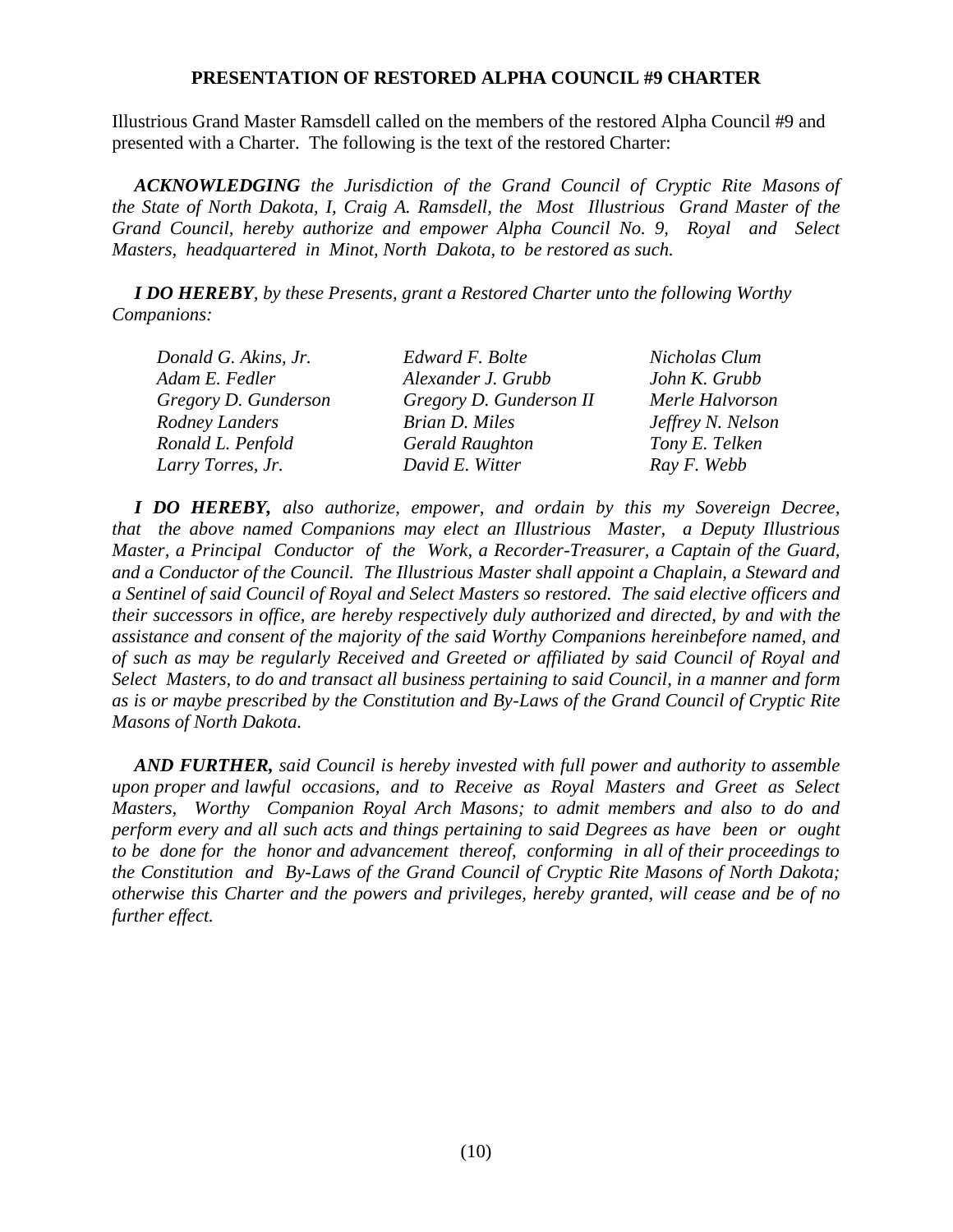## **ILLUSTRIOUS GRAND MASTER'S BIOGRAPHY**



 **Craig A. Ramsdell**

Craig A. Ramsdell was born on July 31st 1954. He attended grade school in a two room school house in Norma, North Dakota and graduated from Kenmare High School in 1972. He joined the regular Army and served in the 101st Airborne, and was one of the founding Rangers of the 1st Ranger Battalion, and served on a NATO team in Europe. After his discharge in 1979, he joined the National Guard, and went on to have three infantry commands in Minnesota.

Craig was a deputy sheriff for Bottineau and Pembina county before going to college. He has one son Tim, two stepchildren, Amanda Clary, Jarred Frisco and is married to Jeanette Ramsdell for twenty years. Craig has a masters degree in Political Science and taught at NDSU and North Dakota State College of Science.

He is a disabled veteran. He is a member of the Disabled American Veterans and American Legion. Craig is a member of the Reformed Episcopal Church.

Craig is a past master of Moorhead Lodge 126, Moorhead MN and Daylight Lodge No. 135, Fargo ND. He is a 32° KCCH, and active in the Valley of Fargo, North Dakota Scottish Rite. He is a Past Sovereign Master of Red River Council No. 93 and currently secretary, secretary and registrar of Walter Lincoln Stockwell Priory No.53 Knights of the York Cross of Honour, and celebrant of North Dakota College– SCRIF. He is also Deputy Governor of Wild Prairie Rose York Rite College No. 56, member of Holy Royal Arch Templar Priests Spirit of the Lord Tabernacle No. LXIV, St Felix Conclave Red Cross of Constantine, Fargo North Dakota, Knight Masons North Dakota Council No. 90, Grand College of Rites, and Quatour Coronoti Lodge No. 2076, . He is editor of the North Dakota supplements of Knights Templar Magazine and the Royal Arch Magazine.

Ramsdell is currently Most Illustrious Grand Master Cryptic Rite Masons of North Dakota, Deputy Grand Commander, Grand Commandery of North Dakota, and Grand Captain of the Host, Grand Chapter Royal Arch Masons of North Dakota. He currently a member of Sunrise Lodge No 130 and Moorhead Lodge No 126, Moorhead, MN. Craig takes Freemasonry seriously.

Craig enjoys fishing with his wife Jeanette, family time, metal detecting and rock hunting and shooting. In the winter months, he enjoys researching Masonic subjects, writing and ancient and American history and philosophy. He also collects, cleans, and identifies ancient coins primarily from ancient Rome, Greece, and Palestine. He has one grandson Wyatt and another on the way.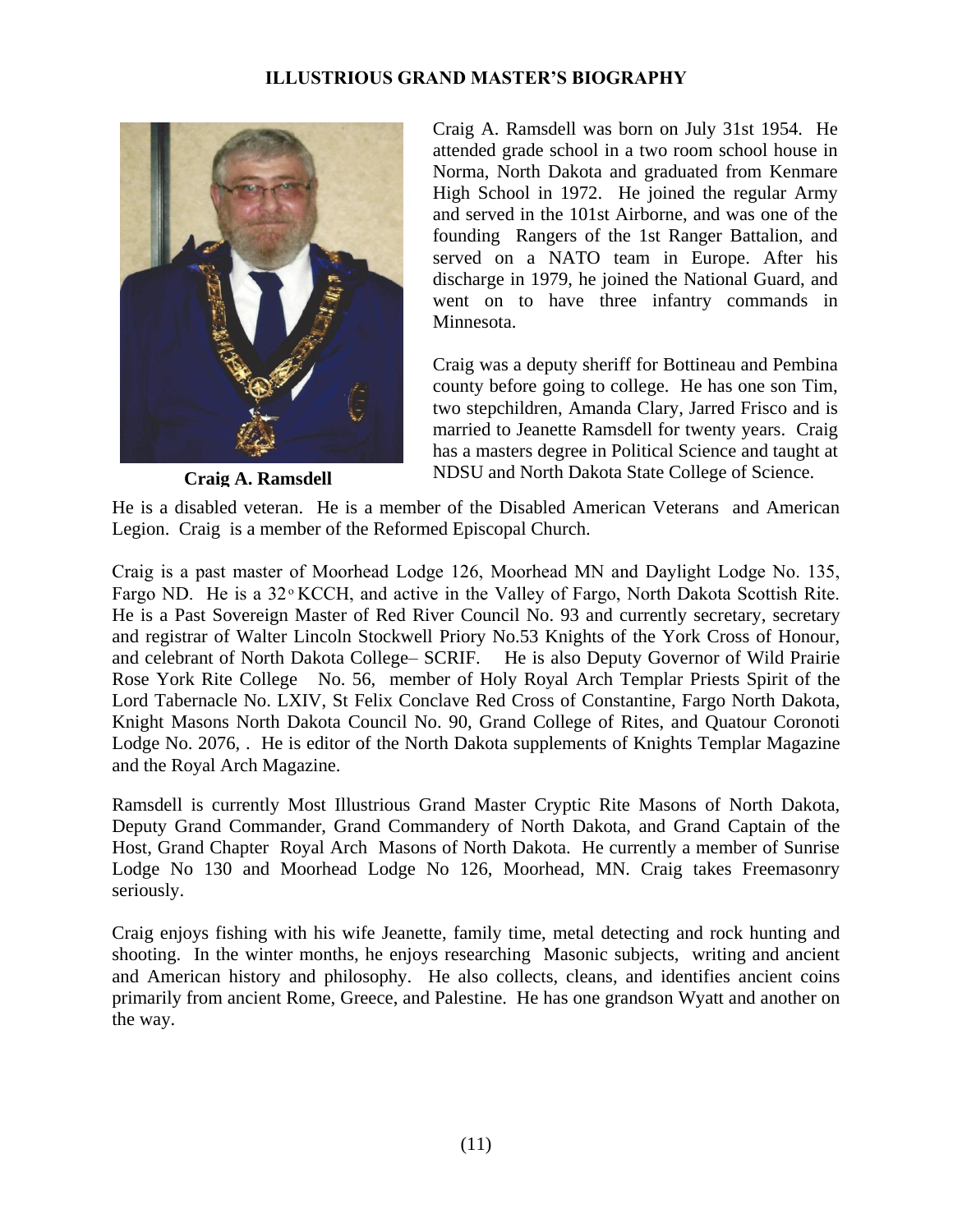#### **ILLUSTRIOUS GRAND MASTER'S ADDRESS**

Most Illustrious Masters, Most Illustrious Past Grand Masters, Grand Council Officers, Distinguished Guests, and Companions: It is my pleasure to welcome you to the North Dakota 99th Annual Grand Assembly of the Grand Council of North Dakota. I hope you find your stay and our company pleasurable while you are in our great state.

Once again I would like to thank those who put their faith in me as their Illustrious Grand Master. It has been a fun, exciting, and fast year. Travelling to the west, meeting some of the new members from the Northwest, and Bismarck and the companions from Grand Forks, and my home Fargo, I believe that we have turned the corner on recruitment. In Minot we have restored a Council, and just last week six candidates finished the Royal Arch Degrees and are ready to start the Cryptic Rite Degrees.

At the same time I saw a need for us to consider and implement some practical and philosophical changes. At times we look at the Cryptic Degrees as a step in between the Council Degrees on the way to receive the Order of the Temple when in fact it is far from the case. The website for the Council gives you an idea of all it does in the area of research. Secondly Jeremy Ladd Cross had a profound vision in creation of the Council to fill out the York Rite story through further allegorical lessons.

In areas of practicality, where lodges have embraced technology we have seen a large number of candidates growth through in Bismarck and the Northwest. All are using Facebook and have websites. This is what we have to embrace in the rest of the state to increase our numbers from only ten percent of masons joining the York Rite to a more reasonable number.

Secondly we need to let our members know what is being said in the degrees just as the Master Craftsman program does for the Scottish Rite. To that end, I have used the Royal Arch Magazine for that purpose as much as I could but we need to implement it in the York Rite in general so that our members do understand what the allegories mean.

Philosophically, Masonry and society in general is at a crossroad. Both our nation and masonry are products of the Enlightenment. Our institutions of higher learning are teaching the students that the Enlightenment idea was false and that it doesn't exist today. They are wrong. Freemasonry and the Enlightenment embraces the idea that we are able to practice and live our religion as it was meant free from societal and governmental pressures. Both also taught us that natural rights exist and that we have free exercise of speech and have inalienable rights embraced through a constitution. Theories are taught today that remove morality from the practice of government and society.

It becomes our duty to inculcate the ideas of our forefathers into our new members so that they understand what our forefathers believed and when necessary fought to protect. We can do that it just takes a little extra class time which can be fun as well as informative. Not only will we have more knowledgeable members but as in old we will have better citizens.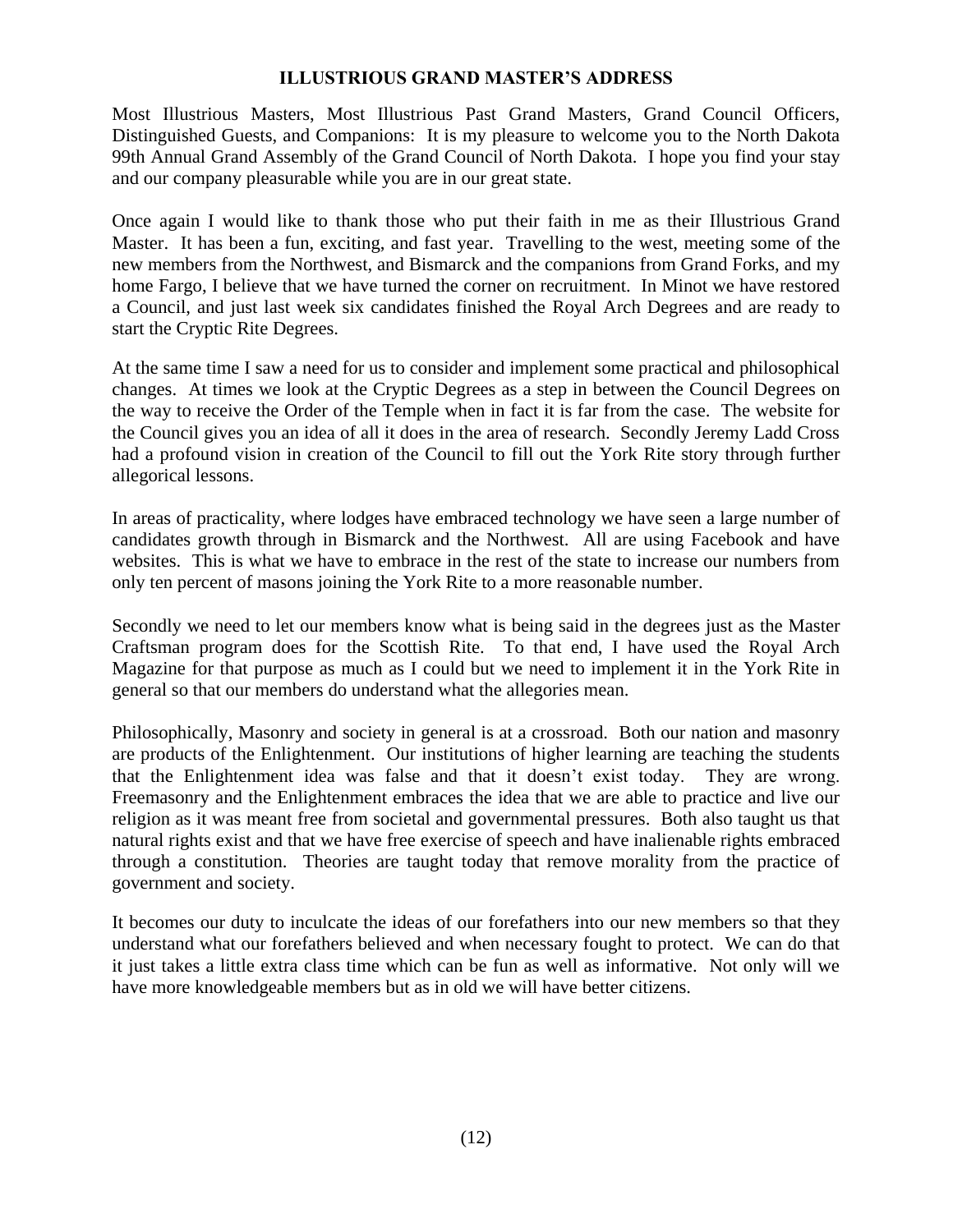#### **ILLUSTRIOUS GRAND MASTER'S ADDRESS (continued)**

In the same vein, when I looked at our past state by-laws, I wrote a new set of by-laws for consideration that take into account one, we are a separate organization with the right if necessary to dispense justice and secondly, the correct way to do it with the rights of accused to be considered as was meant in by our national constitution. In a sense it is a lesson in good government. Lastly from a practical standpoint, we are no different than a grand lodge in what we should expect of our officers therefore embodied in the work is duties for each of the grand line officers and officers throughout the state that not only will foster a closeness in the fraternity but also a mechanism for professional development.

Thank you for a wonderful year and may God bless each and everyone one of you.

 Craig A. Ramsdell, Most Illustrious Grand Master

It was moved by Companion Hansen and seconded with applause that the Illustrious Grand Master's address be adopted and entered into the 2015 Proceedings. **Motion carried.** 

#### **CREDENTIALS COMMITTEE REPORT**

Illustrious Grand Master Ramsdell called on the Credentials Committee for a report. The following report was provided by Companion Huhner:

| Councils represented                     |    |
|------------------------------------------|----|
| Grand Officers present -                 | 10 |
| Past Illustrious Grand Masters present - | 10 |
| Grand representatives present -          | 19 |
| Distinguished guests -                   | 13 |
| ND Members present -                     | 28 |
| Total registered -                       |    |
|                                          |    |

It was moved by Companion Selberg and seconded by Companion Kvasager that the Credentials Committee Report be approved. **Motion carried.**

#### **TELLERS COMMITTEE REPORT**

Grand Master Ramsdell then called for the Tellers Committee Report of the 2015-2016 officer election. Companion Eck reported the following results:

| Ed Samuelson $(1)$       | <b>Most Illustrious Grand Master</b>                 |
|--------------------------|------------------------------------------------------|
| Wendel A. VanWechel (11) | <b>Right Illustrious Grand Deputy Grand Master</b>   |
| Stanley H. Whicker (11)  | Right Illustrious Grand Principal Conductor o/t Work |
| Chris Christianson (1)   | <b>Most Illustrious Grand Recorder-Treasurer</b>     |
| Ronald L. Penfold (9)    | Illustrious Grand Captain of the Guard               |
| David Bickel (7)         | Illustrious Grand Conductor of the Council           |

All the newly elected officers accepted their offices.

It was agreed to give immediate past Grand Recorder-Treasurer Merle L. Huhner "Emeritus" status.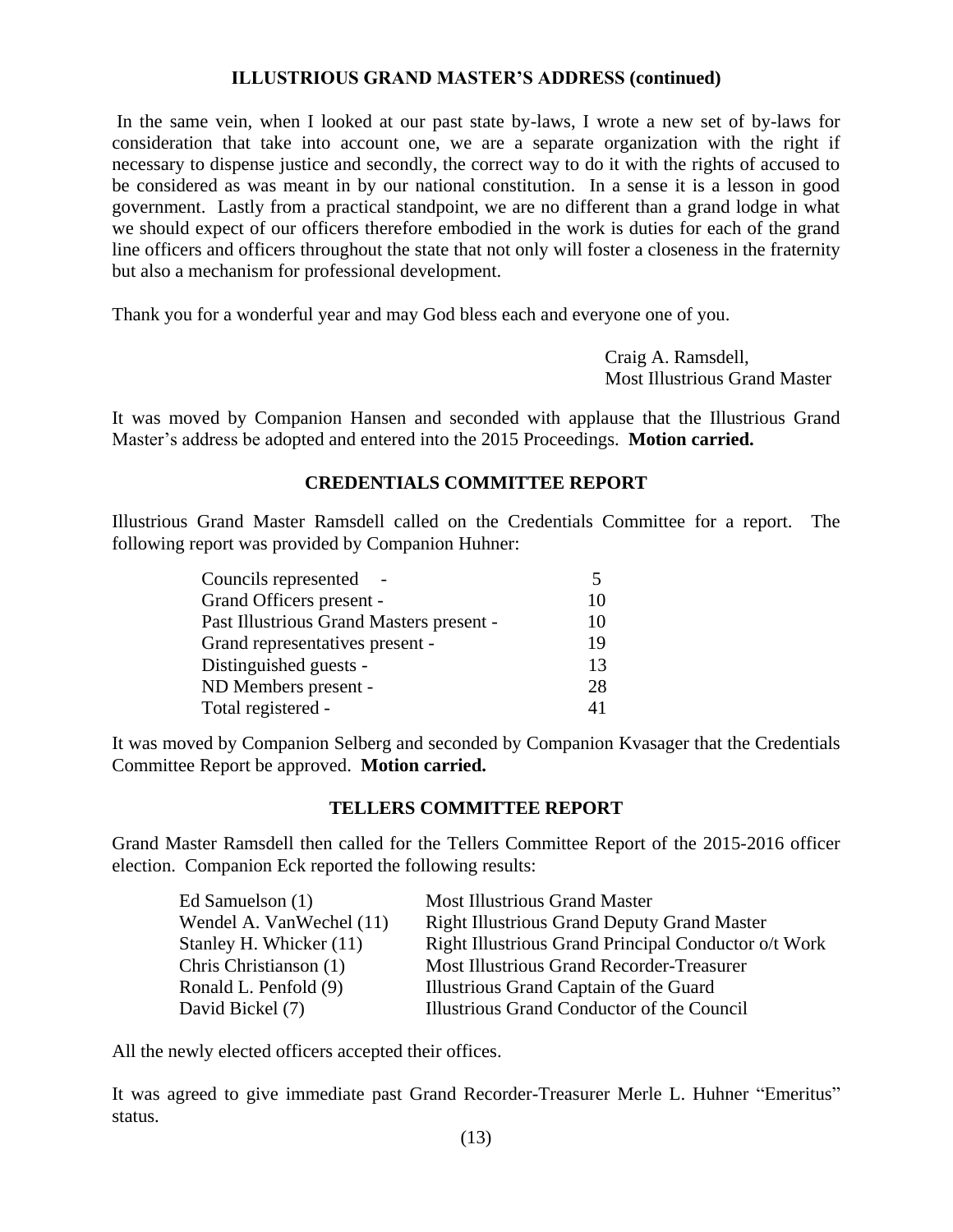## **2015-2016 GRAND OFFICER APPOINTMENTS**

Newly elected Illustrious Grand Master Ed Samuelson made the following appointments for the coming year:

| George H. Vettel (1)   | <b>Illustrious Grand Marshal</b>  |
|------------------------|-----------------------------------|
| Gregory B. Taylor (11) | <b>Illustrious Grand Steward</b>  |
| Adam E. Fedler (9)     | <b>Illustrious Grand Sentinel</b> |
| Richard D. Hansen (7)  | Most Illustrious Grand Chaplain   |

## **HONORARY MEMBERSHIP CERTIFICATE GIVEN**

An Honorary Membership Certificate to the Grand Council of Cryptic Rite Masons of North Dakota was given to the following Companions:

 Wade Sheeler, Illustrious Grand Captain of the Guard, Grand Council, Royal and Select Masters of Iowa, Newton, Iowa.

## **JURISPRUDENCE COMMITTEE REPORT**

Most Illustrious Grand Master, Craig Ramsdell Grand Council Officers, Distinguished Guests, and Companions all. Your Jurisprudence Committee wishes to commend you for a successful year and on a well-run and enjoyable Grand Council Assembly.

We have reviewed your report and find all actions taken during the year and at this 99<sup>th</sup> Grand Assembly to have been in order. You have served us well.

We have also reviewed Most Illustrious Recorder/Treasurer Merle Huhner's reports and find them to be in order. We wish to extend our complements and our thanks to him for his untiring efforts and cooperation in continuing with the responsibilities of the office.

> Respectfully submitted, Donald J. Laschkewitsch, Chairman

It was moved by Companion Ohrt and seconded by Companion Penfold that the Jurisprudence Committee Report be approved. **Motion carried.**

## **CLOSING**

It was moved by Companion Hansen and seconded by Companion Kvasager that all actions taken during this 99<sup>th</sup> Grand Assembly of Cryptic Rite Masons of North Dakota be approved and ratified. **Motion carried.** There being no further business on the trestleboard before the Grand Assembly of the Grand Council of Cryptic Rite Masons of North Dakota, it was closed in due and ancient form with peace and harmony prevailing.



Craig A. Ramsdell, Grand Master

Attest: Chris Christianson, Grand Recorder

(14)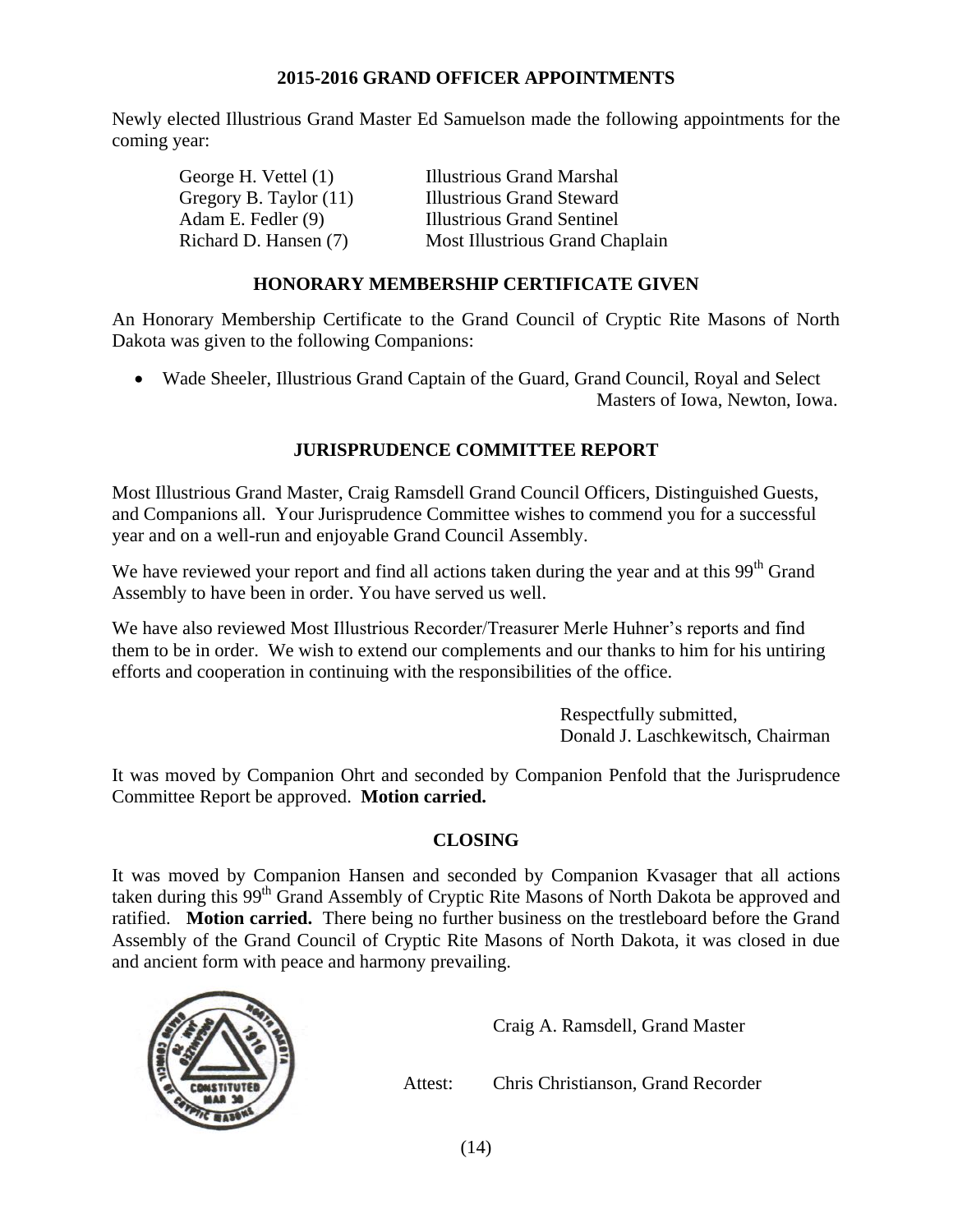## **2015-2016 GRAND COUNCIL OFFICERS**



The 2015-2016 Grand Officers of the North Dakota Grand Council of Cryptic Rite Masons are shown here (left to right): Adam E. Fedler, Illustrious Grand Sentinel; Gregory B. Taylor, Illustrious Grand Steward; Ronald L. Penfold, Illustrious Grand Captain of the Guard; Wendel VanWechel, Right Illustrious Deputy Grand Master; Ed Samuelson, Most Illustrious Grand Master; Stanley H. Whicker, Right Illustrious Grand Principal Conductor of the Work; Chris Christianson, Most Illustrious Grand Recorder-Treasurer; Richard D. Hansen; Right Illustrious Grand Chaplain; George H. Vettel, Illustrious Grand Marshal; and David Bickel, Illustrious Grand Conductor of the Council.

### **GRAND YORK RITE BANQUET HELD SATURDAY EVENING**

The General Grand Council Cryptic Mason Awards were presented to the following:

- Cryptic Mason of the Year Award Charles E. Selberg was nominated for the award by Most Illustrious Grand Master Craig Ramsdell. Chuck is a member of Fargo Council #1 in Fargo and through the years has served as Illustrious Master twice. He has always volunteered his services and has proved to be a great asset to the York Rite in Fargo. He is also a wealth of knowledge on Masonry and his advice is always sound. Chuck's service has been above and beyond that required of a Companion.
- Youth Leadership Award Tyler Hall of Mandan was nominated for the award by Most Illustrious Grand Master Craig Ramsdell. Brother Hall has diligently worked for the past year to start a DeMolay Chapter in the western part of the state. He has attended Lodges in the area giving a presentation on DeMolay and is in the process of compiling a list of all boys who are interested in joining DeMolay. He has also managed to get financial support from many of the Lodges. Our Masonic brethren in western North Dakota reported that even when odds were down, Tyler kept his eye on the goal. This is the kind of leadership that a great Mason exhibits and is a role model for all.
- Mordhurst Award Illustrious Grand Master Ramsdell and Right Puissant Ronald Guthrie presented Merle L. Huhner, Immediate Past Recorder-Treasurer, the Mordhurst Award acknowledging his fifteen years of service as Recorder-Treasurer.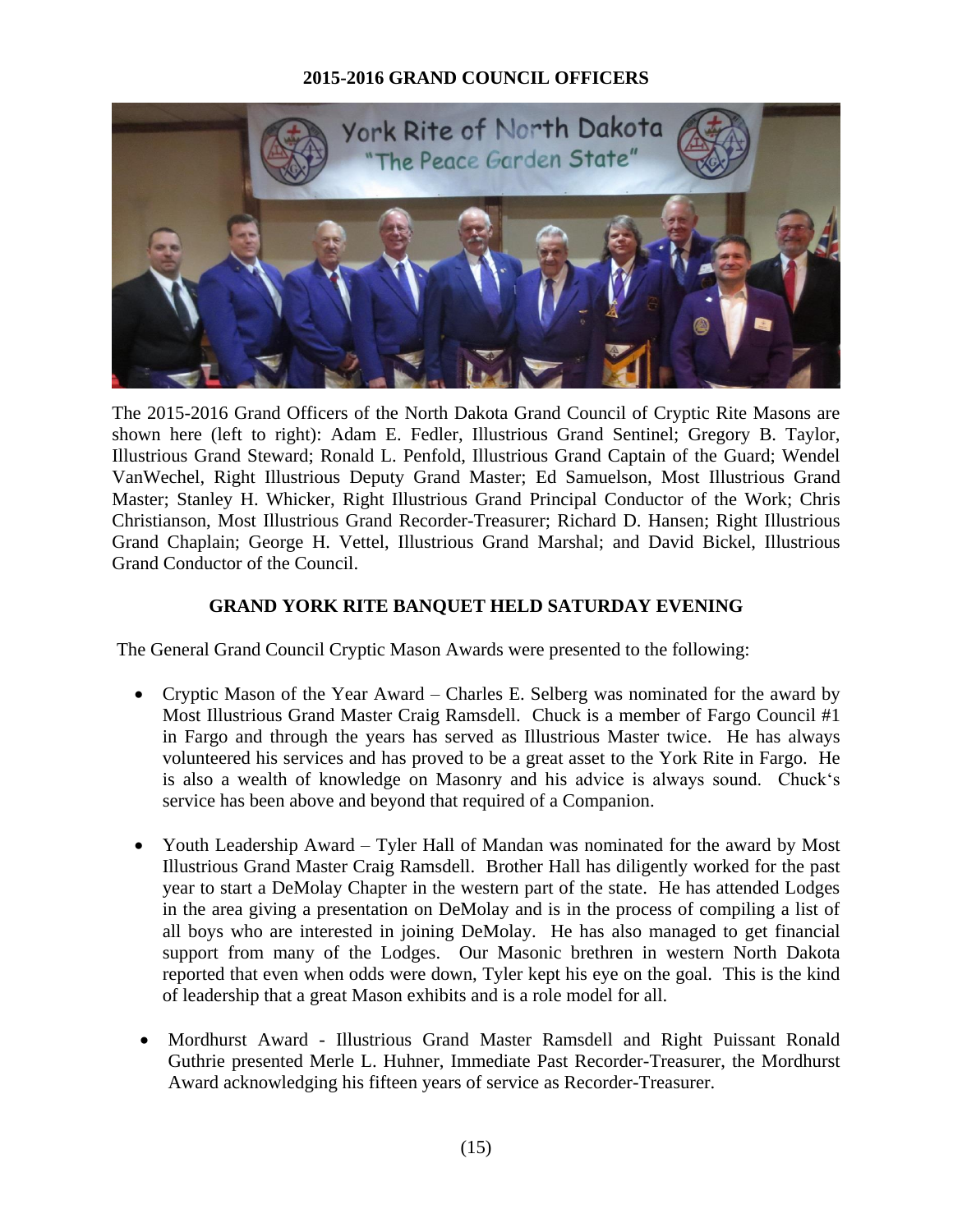#### **APPENDIX**

#### **RECIPIENTS OF THE "CRYPTIC MASON OF THE YEAR AWARD"**

(\* - Deceased; # - Demitted; s - Suspended)

| $*$ Charles A. Johnk $(1)$     | 1976 | * Virgil W. Carmichael (7)    | 1996 |
|--------------------------------|------|-------------------------------|------|
| * Jesse Stabenow (3)           | 1977 | Mark J. Motis (6)             | 1997 |
| * Thomas H. Rappley (3)        | 1978 | Nathaniel E. Knudson (8)      | 1998 |
| $*$ James C. Stark $(7)$       | 1979 | * Charles H. Peterson (5)     | 1999 |
| $*$ Peter S. Hichuk $(1)$      | 1980 | Charles P. Beeber (1)         | 2000 |
| $#$ Virgil E. Brogren $(1)$    | 1981 | $#$ Steven A. Friedrich $(1)$ | 2001 |
| * Vicente Rodriguez-Mattei (9) | 1982 | $#$ Shawn O. Hanson $(1)$     | 2002 |
| $*$ Ben E. Lyons $(3)$         | 1983 | Richard E. Suggs (5)          | 2003 |
| * Gerald J. Kettleson (7)      | 1984 | Lon W. Kvasager $(11)$        | 2004 |
| # Leonard F. Eckland (7)       | 1985 | Jon L. Brudvig (7)            | 2005 |
| * Miller H. Robinson (5)       | 1986 | Stanley H. Whicker (11)       | 2006 |
| $*$ James H. Pfau $(1)$        | 1987 | Jeffrey N. Nelson (7)         | 2007 |
| * Adwolt Scott (3)             | 1988 | s Matthew Ouesada (8)         | 2008 |
| James K. Well (7)              | 1989 | Craig A. Ramsdell (1)         | 2009 |
| Raymond Dunham (5)             | 1990 | George Kwitka (7)             | 2010 |
| * George J. Toman (7)          | 1991 | Cory R. Lien $(11)$           | 2011 |
| # George A. Stark (5)          | 1992 | Tony E. Telken (11)           | 2012 |
| Chris A. Christianson (1)      | 1993 | Loren G. Eikanas (7)          | 2013 |
| * Raymond E. Brown (5)         | 1994 | David U. Collins (11)         | 2014 |
| * Harvey G. Vreugdenhil (1)    | 1995 | Charles E. Selberg $(1)$      | 2015 |

#### **RECIPIENTS OF THE "YOUTH LEADERSHIP AWARD"**

(\* - Deceased; # - Demitted)

| * Urban C. Blaisdell (1)   | 1985 | Chad McCabe               | 2001 |
|----------------------------|------|---------------------------|------|
| Dale Sandstrom (7)         | 1986 | Nels E. Backman           | 2002 |
| * Gordon Hansen (3)        | 1987 | Debra Hennagir            | 2003 |
| # Leonard F. Eckland (7)   | 1988 | Nancy Malm                | 2004 |
| # Donald O. Johnson (1)    | 1989 | Brian E. Burkett (7)      | 2005 |
| * Milton Dohn (7)          | 1990 | Diane Lavalle             | 2006 |
| Fred G. Larson (7)         | 1991 | Ross D. Mushik (7)        | 2007 |
| * Orlando V. Ellingson (7) | 1992 | Mary Krogh                | 2008 |
| Mark Holman                | 1993 | Gary M. Spicer            | 2009 |
| H. Allen Ohrt $(1)$        | 1994 | Chris A. Christianson (1) | 2010 |
| Curtis Mertz               | 1995 | Janice Sather             | 2011 |
| Michael J. Hennes          | 1996 | Charles "Bob" Higgs       | 2012 |
| James Savaloja             | 1997 | <b>Heater Buriak</b>      | 2013 |
| * Donald L. Baker (7)      | 1998 | Pam White                 | 2014 |
| Wayne Ruzicka (7)          | 1999 | <b>Tyler Hall</b>         | 2015 |
| James Vandenburg           | 2000 |                           |      |

#### **RECIPIENT OF THE "MORDHURST AWARD"**

(\* - Deceased)

\* Orlando V. Ellingson (7) 1996 Merle L. Huhner (1) 2015

#### **GENERAL GRAND COUNCIL "LADY OF THE COUNCIL" RECIPIENTS**

2005 – Lisa Hay 2010 – Linda Beeber  $2006 -$  Alice Burnett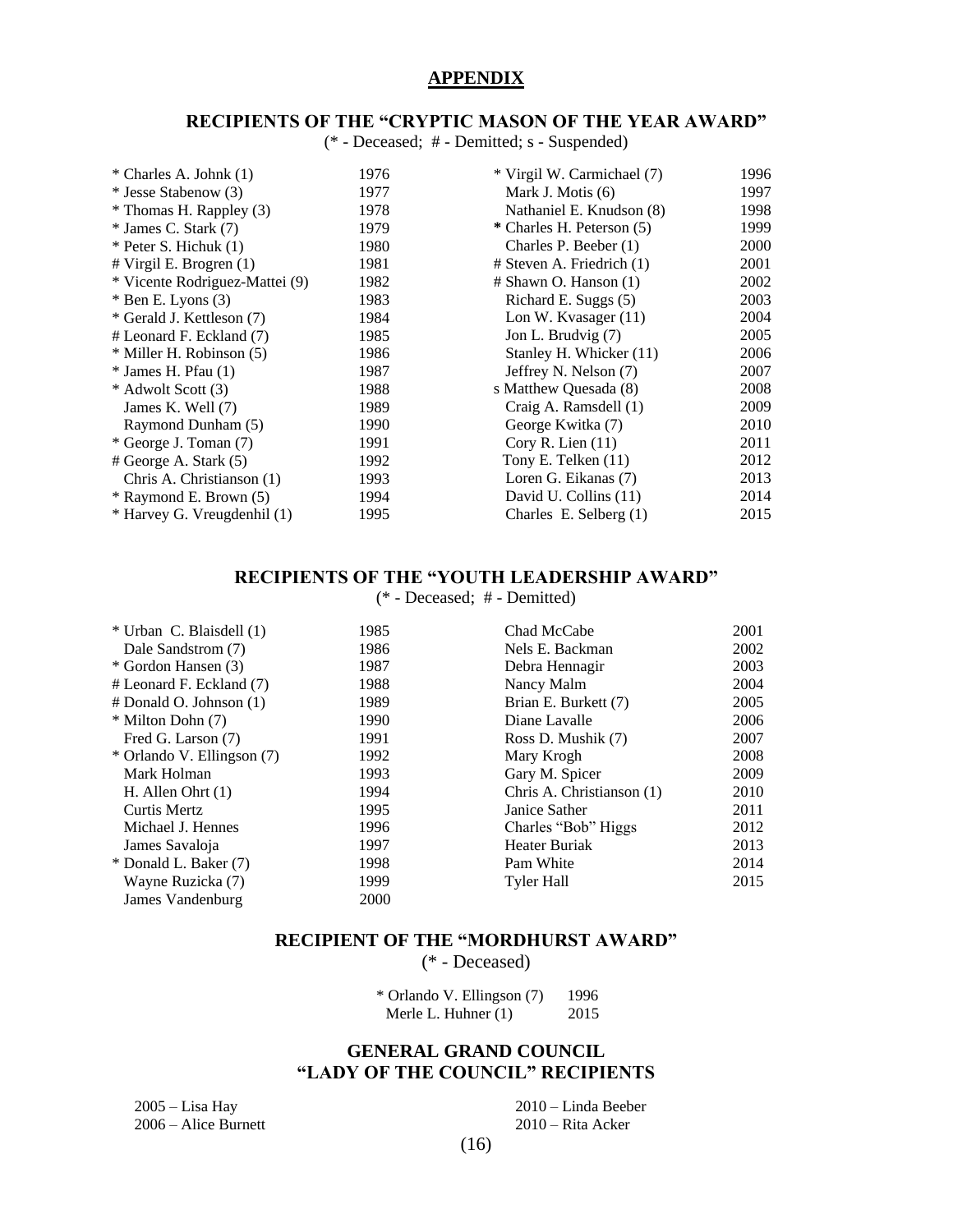## **REGISTRY OF COUNCILS IN NORTH DAKOTA - 2015**

| Council            | <b>Location</b>                                                 | <b>Master</b>          | <b>Recorder</b>          | <b>Stated Assembly</b>                      |
|--------------------|-----------------------------------------------------------------|------------------------|--------------------------|---------------------------------------------|
| Fargo #1           | Fargo<br>PO Box 9544<br>Fargo ND 58106                          | <b>Charles Selberg</b> | Merle Huhner             | $1st$ & $3rd$ Tuesdays                      |
| Rae $#5$           | Grafton<br>PO Box 9544<br>Fargo ND 58106                        |                        | Merle Huhner             | Third Thursday                              |
| Twin City #7       | Mandan<br>316 E Capitol Ave<br>Bismarck ND 58501                | Ronald Penfold         | Donavan Eck              | <b>Fourth Thursday</b>                      |
| Tyrian #8          | Dickinson<br>PO Box 266<br>Killdeer ND 58640                    |                        | <b>Nathaniel Knudson</b> | On Call of the<br><b>Illustrious Master</b> |
| West River #10     | Hettinger<br><b>PO Box 804</b><br>Hettinger ND 58639            | James Stippich         | James B. Hallen          | On Call of the<br><b>Illustrious Master</b> |
| Damon Anderson #11 | <b>Grand Forks</b><br>1720 Belmont Road<br>Grand Forks ND 58201 | Michael Bakken         | Lon Kvasager             | 1st & 3rd Mondays                           |
| North Dakota, U.D. | Fargo<br>PO Box 9544<br>Fargo ND 58106                          | Craig Ramsdell         | Merle Huhner             | $\qquad \qquad \blacksquare$                |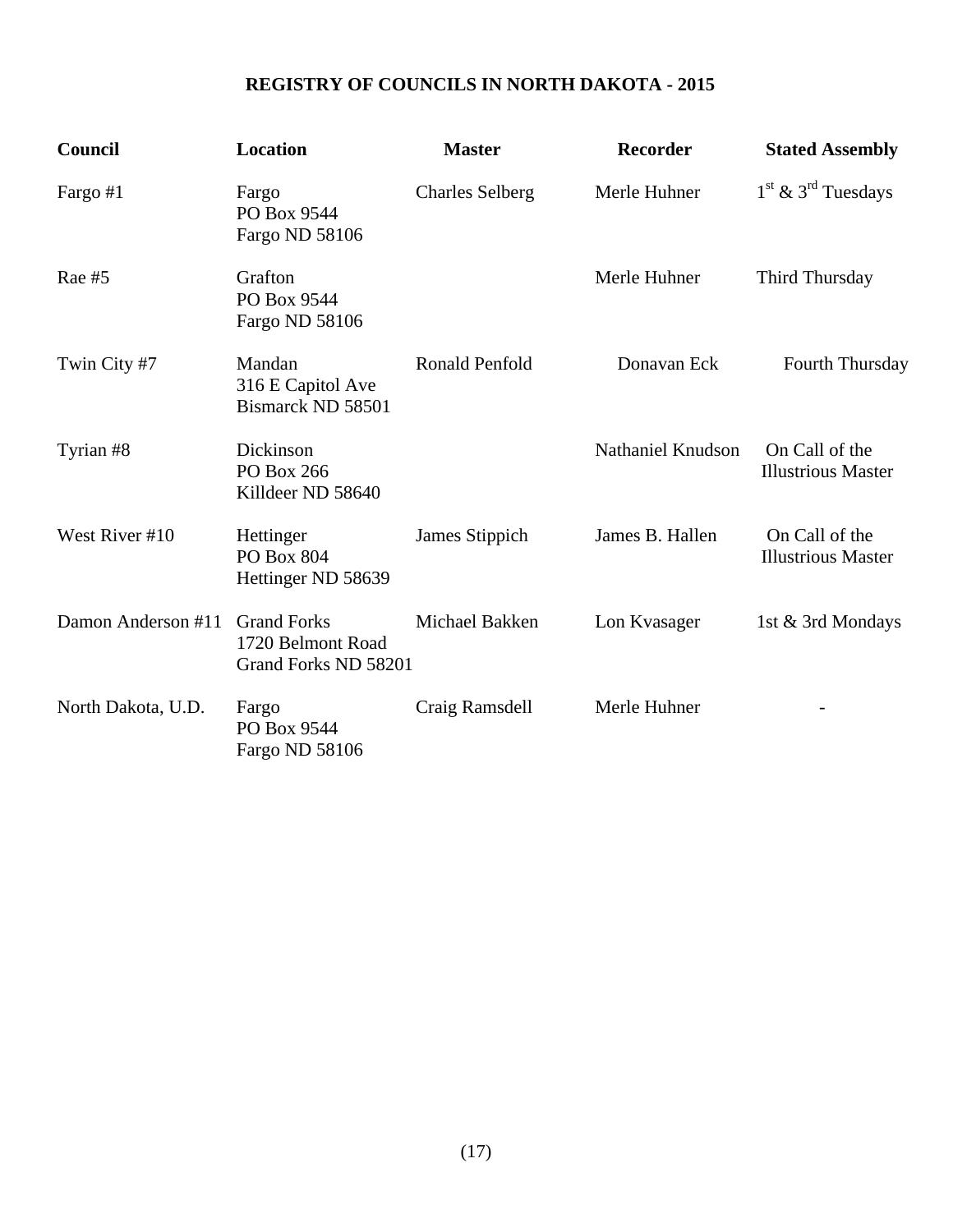#### **PAST GRAND MASTERS OF NORTH DAKOTA**

(\* - Deceased; # - Demitted; ^ - Suspended; + - Honorary) \* Eben G. Guthrie (1) 1916 \* John H.G. Turner (2) 1917 \* Walter H. Murfin (3) 1918 \* Alexander B. Taylor (1) 1919 \* Alexander G. Burr (2) 1920 \* Walter L. Stockwell (1) 1921 \* Adolph M. Christianson (7) 1922 \* Frank C. Falkenstein (7) 1923 \* Richard E. Wenzel (7) 1924 \* Finley D. Cameron (1) 1925 \* William T. Johnston (1) 1926 \* Olaf L. Rusley (4) 1927 \* John A. Graham (7) 1928 \* William A. McClure (8) 1929 \* Ralph L. Miller (1) 1930 \* Willis L. Dickey (7) 1931 \* Henry B. Senn (2) 1932 \* Albert G. Johnson (1) 1933 \* Carl B. Craven (4) 1934 \* Albert G. Tverberg (5) 1935 \* Gustav A. Huss (9) 1936 \* Vine D. Lord (6) 1937 \* Emil G. Bloedow (3) 1938 \* Alfred O. Henderson (7) 1939 \* Carl M. Ness (1) 1940 \* Harold Kivley (4) 1941 \* Fred H. Goldstone (5) 1942 \* Guy R. Van Sickle (9) 1943 \* Donald M. Paul (3) 1944 \* Ole A. Braseth (1) 1945 \* Olafur W. Johnson (2) 1946 \* Clarence C. McDonald (1) 1947 \* Roscoe H. Sherman (3) 1948 \* Clifford E. Miller (1) 1949 \* Herman E. Fowler (7) 1950 \* Charles C. Rand (5) 1951 \* Walter E. Beisecker (1) 1952 \* Cleveland A. Armstrong (1) 1953 \* George H. Dunham (4) 1954 \* James F. Ulmer (7) 1955 # Cale Dickey (7) 1956 \* Hugh Putnam (4) 1957 \* Joseph A. Jameson (1) 1958 \* Harley R. Kingsbury (5) 1959 \* Alex Paper (1) 1960 \* Delbert J. Miller (6) 1961 \* C. Eugene Dresser (3) 1962 \* Raymond C. Caylor (4) 1963 # Arthur H. Davis (10) 1964 \* James G. Fogle (7) 1965 +\* Charles C. Titus (1) 1966 \* James C. McCormick (6) 1966

 \* Dan M. Hemmesch (9) 1967 \* Albert W. Rabehl (3) 1968 \* Neil J. Tillepaugh (4) 1969 \* Glen M. Robertson (8) 1970 \* Bernard R. Rognlie (6) 1971 \* Arthur H. Bird (9) 1972 \* Helmer Mohagen (5) 1973 \* Palmer L. Hallquist (1) 1974 \* Urban C. Blaisdell (1) 1975 \* Oscar C. Nottveit (10) 1976 \* Dorsey H. Doyle (3) 1977 \* Joseph L. Klesalek (7) 1978 \* Virgil H. Garwood (6) 1979 \* Clayton S. Christianson (1) 1980 E.F. "Ted" Bolte (7) 1981 \* Karl H. Erickson (8) 1982 Donald J. Laschkewitsch (7) 1983 \* LaVerne L. Stippich (10) 1984 \* Norris W. Nelson (5) 1985 \* Edwin R. Anderson (1) 1986 \* W. Durward Koll (3) 1987 \* Milton Dohn (7) 1988 +\* Orlando V. Ellingson (7) 1988 Loren G. Eikanas (7) 1989 Donavan J. Eck (7) 1990 \* Paul A. Torgeson (5) 1991 Roald E. Satherhagen (1) 1992 \* James F. Moris (5) 1993 \* Norman R. Byers (1) 1994 Andrew R. Caylor (7) 1995 Merle L. Huhner (6) 1996 James K. Well (7) 1997 \*Arden N. Grundvig (5/7) 1998 Chris A. Christianson (1) 1999 \*Damon E. Anderson (5) 2000 H. Allen Ohrt (1) 2001 ^Gregory J. Zietz (7) 2002 \*Harvey G. Vreugdenhil (1) 2003 Jeffrey N. Nelson (7) 2004 Bob G. Noblin (5/11) 2005 +\*Gerald J. Kettleson (7) 2005 Neill C Burnett (7) 2006 Nathaniel E. Knudson (8) 2007 Charles P. Beeber (1) 2008 \*James V. Acker (1) 2009 Tony E. Telken (11) 2010 John B. Bridewell (11) 2011 Richard D. Hansen (7) 2012 Lon W. Kvasager (11) 2013 Craig A. Ramsdell (1) 2014 +\*Lawrence W.O. Holmes (1) 2014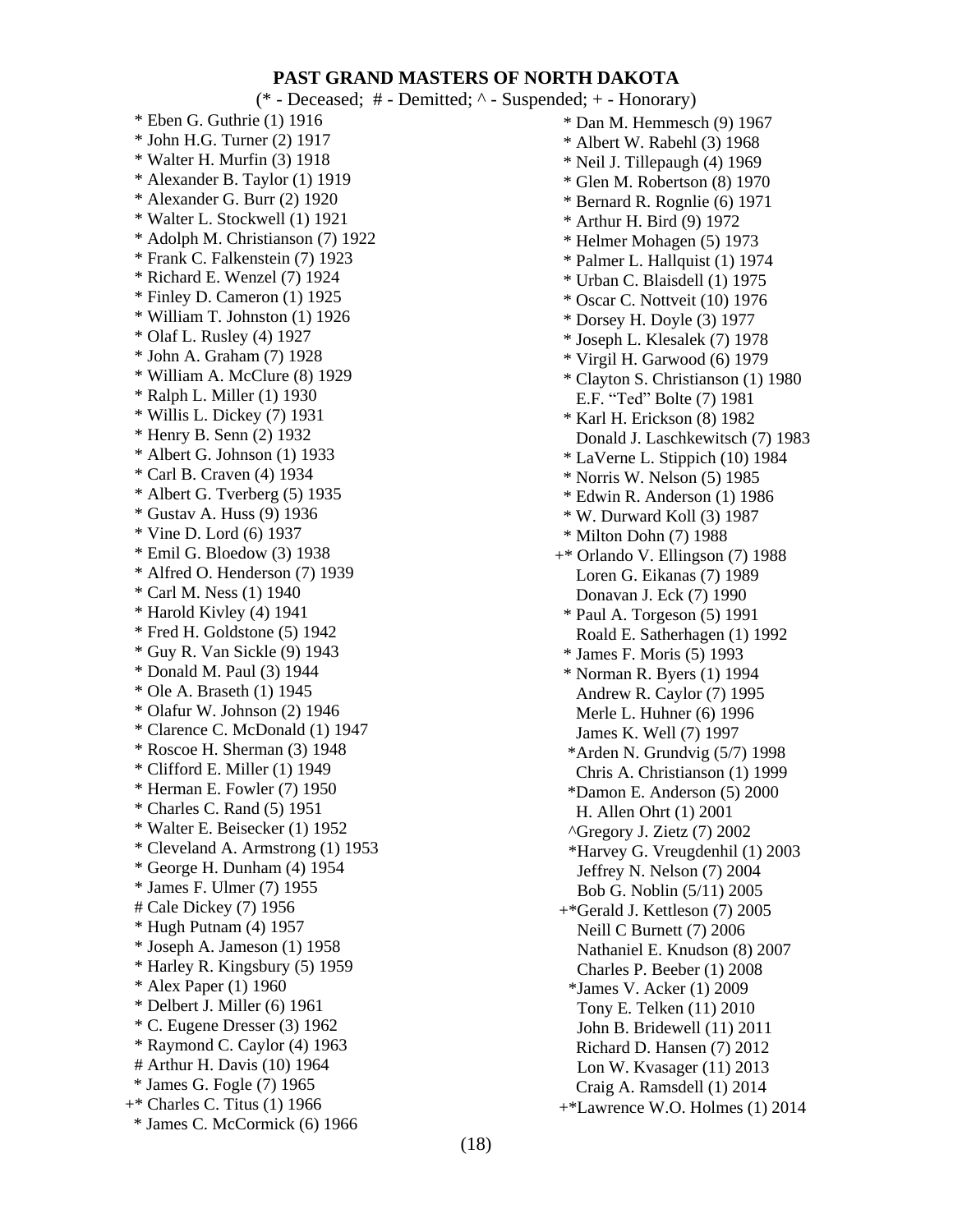## **ANNUAL ASSEMBLY AND MEMBERSHIP DATA NORTH DAKOTA GRAND COUNCIL**

| Place              | Date             | <b>Members</b> | Place              | Date      | Members |
|--------------------|------------------|----------------|--------------------|-----------|---------|
| Fargo              | 1/18/1917        | 328            | Mandan             | 3/30/1967 | 759     |
| Fargo              | 1/17/1918        | 475            | Dickinson          | 3/29/1968 | 754     |
| Fargo              | 1/16/1919        | 505            | Carrington         | 3/21/1969 | 715     |
| Fargo              | 1/15/1920        | 601            | Fargo              | 3/20/1970 | 690     |
| <b>Grand Forks</b> | 1/27/1921        | 619            | Mandan             | 3/19/1971 | 663     |
| Fargo              | 1/26/1922        | 712            | Devils Lake        | 3/17/1972 | 646     |
| <b>Grand Forks</b> | 1/25/1923        | 763            | Jamestown          | 3/23/1973 | 627     |
| Fargo              | 1/24/1924        | 827            | Grafton            | 3/22/1974 | 641     |
| <b>Bismarck</b>    | 1/22/1925        | 848            | Dickinson          | 3/21/1975 | 613     |
| Fargo              | 1/28/1926        | 861            | Mandan             | 3/26/1976 | 603     |
| Fargo              | 1/27/1927        | 871            | Minot              | 3/25/1977 | 628     |
| Fargo              | 1/26/1928        | 898            | Jamestown          | 3/31/1978 | 636     |
| Fargo              | 1/24/1929        | 906            | <b>Grand Forks</b> | 3/23/1979 | 641     |
| Fargo              | 1/30/1930        | 936            | Dickinson          | 3/27/1980 | 650     |
| Fargo              | 1/29/1931        | 838            | Fargo              | 3/26/1981 | 698     |
| Fargo              | 1/28/1932        | 777            | <b>Grand Forks</b> | 3/18/1982 | 693     |
| Fargo              | 1/26/1933        | 697            | <b>Bismarck</b>    | 3/24/1983 | 695     |
| Fargo              | 1/25/1934        | 651            | <b>Bismarck</b>    | 4/5/1984  | 691     |
| Fargo              | 1/24/1935        | 650            | <b>Bismarck</b>    | 3/21/1985 | 666     |
| Fargo              | 1/23/1936        | 574            | Fargo              | 3/21/1986 | 667     |
| <b>Grand Forks</b> | 1/27/1937        | 563            | Fargo              | 3/27/1987 | 655     |
| Fargo              | 1/26/1938        | 548            | Jamestown          | 3/24/1988 | 632     |
| Fargo              | 1/26/1939        | 529            | <b>Bismarck</b>    | 3/30/1989 | 599     |
| Fargo              | 1/25/1940        | 520            | Fargo              | 3/30/1990 | 628     |
| Fargo              | 1/23/1941        | 533            | <b>Grand Forks</b> | 4/19/1991 | 619     |
| Fargo              | 1/22/1942        | 505            | Fargo              | 4/2/1992  | 612     |
| Fargo              | 1/19/1943        | 484            | Fargo              | 4/1/1993  | 586     |
| Fargo              | 1/18/1944        | 494            | <b>Bismarck</b>    | 3/24/1994 | 582     |
| Fargo              | 1/16/1945        | 503            | <b>Bismarck</b>    | 3/30/1995 | 575     |
| Fargo              | 1/15/1946        | 569            | Fargo              | 3/21/1996 | 551     |
| Fargo              | 1/21/1947        | 653            | Jamestown          | 4/17/1997 | 545     |
| Fargo              | 1/20/1948        | 688            | <b>Bismarck</b>    | 4/2/1998  | 539     |
| Fargo              | 1/18/1949        | 727            | Fargo              | 3/26/1999 | 549     |
| Fargo              | 1/17/1950        | 772            | Fargo              | 4/14/2000 | 507     |
| Fargo              | 3/13/1951        | 838            | <b>Grand Forks</b> | 4/6/2001  | 453     |
| Fargo              | 3/11/1952        | 861            | <b>Bismarck</b>    | 3/22/2002 | 402     |
| Devils Lake        | 3/10/1953        | 881            | Mandan             | 3/29/2003 | 395     |
| Minot              | 3/12/1954        | 820            | Mandan             | 3/20/2004 | 348     |
| Jamestown          | 3/11/1955        | 806            | Mandan             | 3/19/2005 | 323     |
| Fargo              | 3/14/1956        | 788            | Fargo              | 3/25/2006 | 302     |
| Mandan             | 3/13/1957        | 786            | Mandan             | 3/24/2007 | 290     |
| Jamestown          | 3/12/1958        | 770            | Fargo              | 3/15/2008 | 286     |
| Devils Lake        | 3/12/1959        | 811            | Mandan             | 3/28/2009 | 272     |
| <b>Grand Forks</b> | 3/17/1960        | 812            | Fargo              | 3/27/2010 | 259     |
| Wahpeton           | 3/9/1961         | 815            | <b>Grand Forks</b> | 4/15/2011 | 249     |
| Devils Lake        | 3/29-30/1962     | 769            | Mandan             | 4/21/2012 | 231     |
| Jamestown          | 3/28-29/1963     | 789            | <b>Grand Forks</b> | 4/20/2013 | 229     |
| <b>Grand Forks</b> | 3/19-20/1964     | 773            | Fargo              | 4/26/2014 | 225     |
| Dickinson          | $3/25 - 26/1965$ | 749            | Jamestown          | 4/18/2015 | 224     |
| Jamestown          | 3/24/1966        | 759            |                    |           |         |
|                    |                  |                |                    |           |         |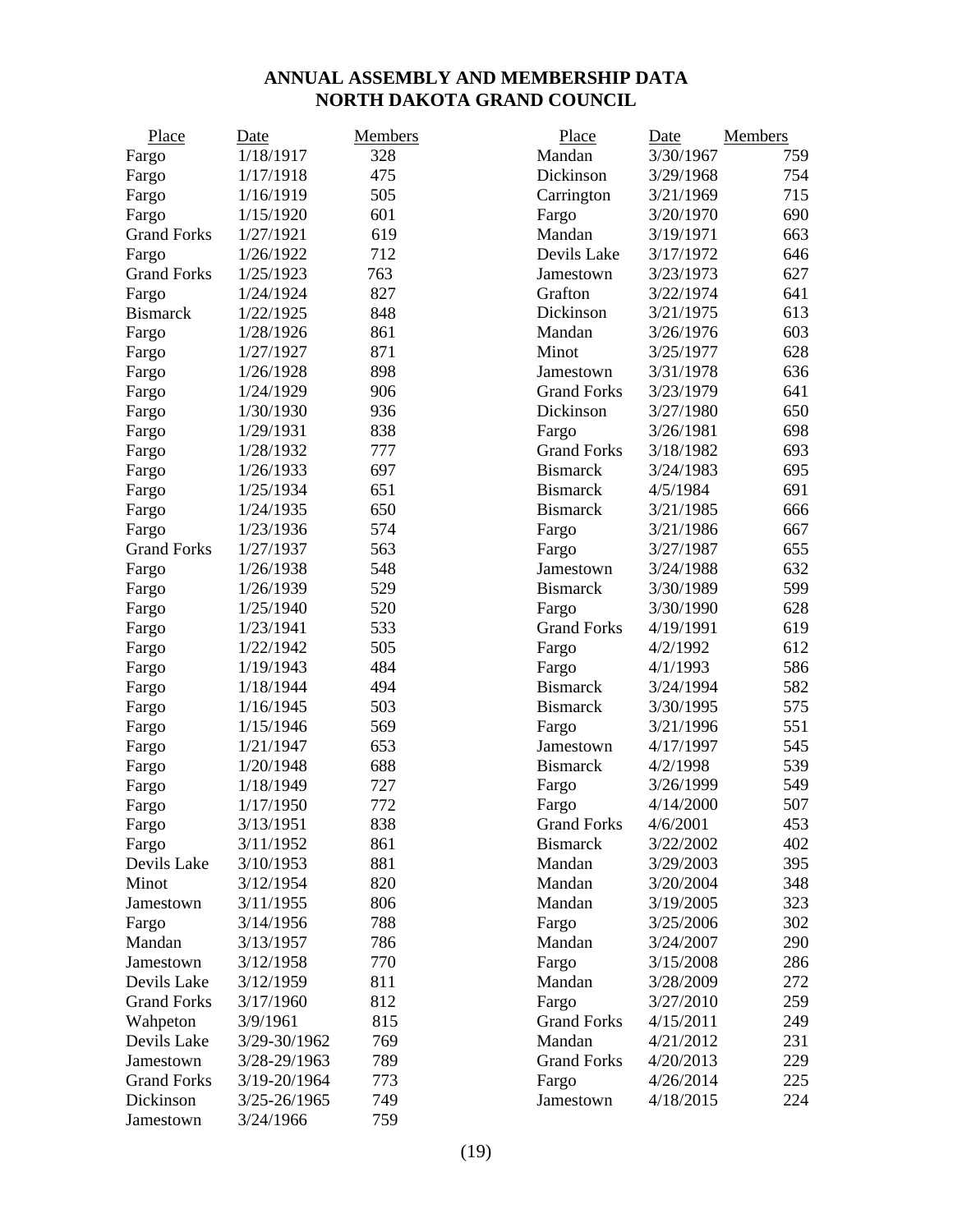## **GRAND REPS NEAR NORTH DAKOTA AND OTHER GRAND COUNCILS**

| <b>Grand Reps near North Dakota</b> | <b>Grand Council</b> | <b>Grand Reps near other Gr Councils</b> |
|-------------------------------------|----------------------|------------------------------------------|
| <b>UNITED STATES:</b>               |                      |                                          |
| Ed Samuelson, Jr.                   | Alabama              | James O. Tidmore                         |
| $8326^{\text{th}}$ Ave E            |                      | 7450 Weems Road                          |
| West Fargo ND 58078                 |                      | Pinson AL 35126                          |
| Nelse Grundvig                      | Arizona              | William L. Jenny                         |
| 9418 Ancient Oak Ln                 |                      | PO Box 673                               |
| Verona WI 53593                     |                      | Sierra Vista AZ 85635                    |
| Drew Combs                          | Arkansas             | Bill A. Jones                            |
| 1706 N 6th St                       |                      | 135 Dawn Circle                          |
| Bismarck ND 58501                   |                      | Russellville AR 72802                    |
| George H. Vettel                    | California           | Clyde W. Holtsman II                     |
| 3201 20 <sup>th</sup> St S Apt 225  |                      | 617 Lucy Lane                            |
| Fargo ND 58104                      |                      | Roseville CA 95678-4327                  |
| Mark J. Motis                       | Colorado             | Larry L. Childs                          |
| 701 B Ave S                         |                      | PO Box 812                               |
| Minnewaukan ND 58351-5200           |                      | Trinidad CO 81082                        |
| Jeffrey N. Nelson                   | Connecticut          | Richard V. Travis                        |
| 3112 Tyler Parkway                  |                      | 15 Greenridge Dr                         |
| Bismarck ND 58503                   |                      | Brookfield CT 06804-1613                 |
| Cory R. Lien                        | Delaware             | Maurice C. Barnes                        |
| 1434 South $15th$ St                |                      | 700 Pecan Ave                            |
| Grand Forks ND 58201                |                      | Milford DE 19963                         |
| David A. Hanson                     | District of Columbia | Kenneth L. Foran                         |
| 902 19th St NE                      |                      | 5001 Seminary Rd                         |
| Jamestown ND 58401-2749             |                      | Alexandria VA 22311                      |
| Raymond E. Dunham                   | Florida              | Robert F. Scott, Jr.                     |
| 5011 Belmont Rd                     |                      | PO Box 37524                             |
| Grand Forks ND 58201-8045           |                      | Jacksonville FL 32236                    |
| Richard D. Hansen                   | Georgia              | Harry E. Copeland                        |
| 2801 40 <sup>th</sup> Ave SE #104   |                      | 207 Claire St                            |
| Mandan ND 58554                     |                      | Rossville GA 30741                       |
| Bob G. Noblin                       | Idaho                | Howard A. Smith                          |
| 1720 Belmont Rd                     |                      | 2610 Weaver Circle                       |
| Grand Forks ND 58201                |                      | Boise ID 83704                           |
| Donald J. Laschkewitsch             | Illinois             | Robert J. Hoeckelberg                    |
| 1810 7th St N                       |                      | 2211 E Minor                             |
| Bismarck ND 58501                   |                      | Arlington Heights IL                     |
| Chris Christianson                  | Indiana              | Rodney A. Mann                           |
| 2614 South Bay Dr                   |                      | 903 Oak Park Dr                          |
| Fargo ND 58103-5062                 |                      | Shelbyville IN 46176                     |
| E.F. "Ted" Bolte                    | Iowa                 | James A. Fischer                         |
| 1601 University Ave W               |                      | 2322 Nye Ave                             |
| <b>Minot ND 58703</b>               |                      | Muscatine IA 52761                       |
| John K. Grubb                       | Kansas               | Maurice L. Blackman                      |
| PO Box 642                          |                      | 5911 Melstone Dr                         |
| Tioga ND 58852-0642                 |                      | Arlington TX 76016-2760                  |
| Roger A. Schmitz                    | Kentucky             | Carroll M. Curtis                        |
| 619 $9^{th}$ St S                   |                      | PO Box 20                                |
| Grand Forks ND 58201                |                      | Frankfort KY 40601                       |
| Lon W. Kvasager                     | Louisiana            | Jesse J. Hollingshead                    |
| 627 24th Ave S                      |                      | 1128 Dewey St                            |
| Grand Forks ND 58201                |                      | Westlake LA 70669                        |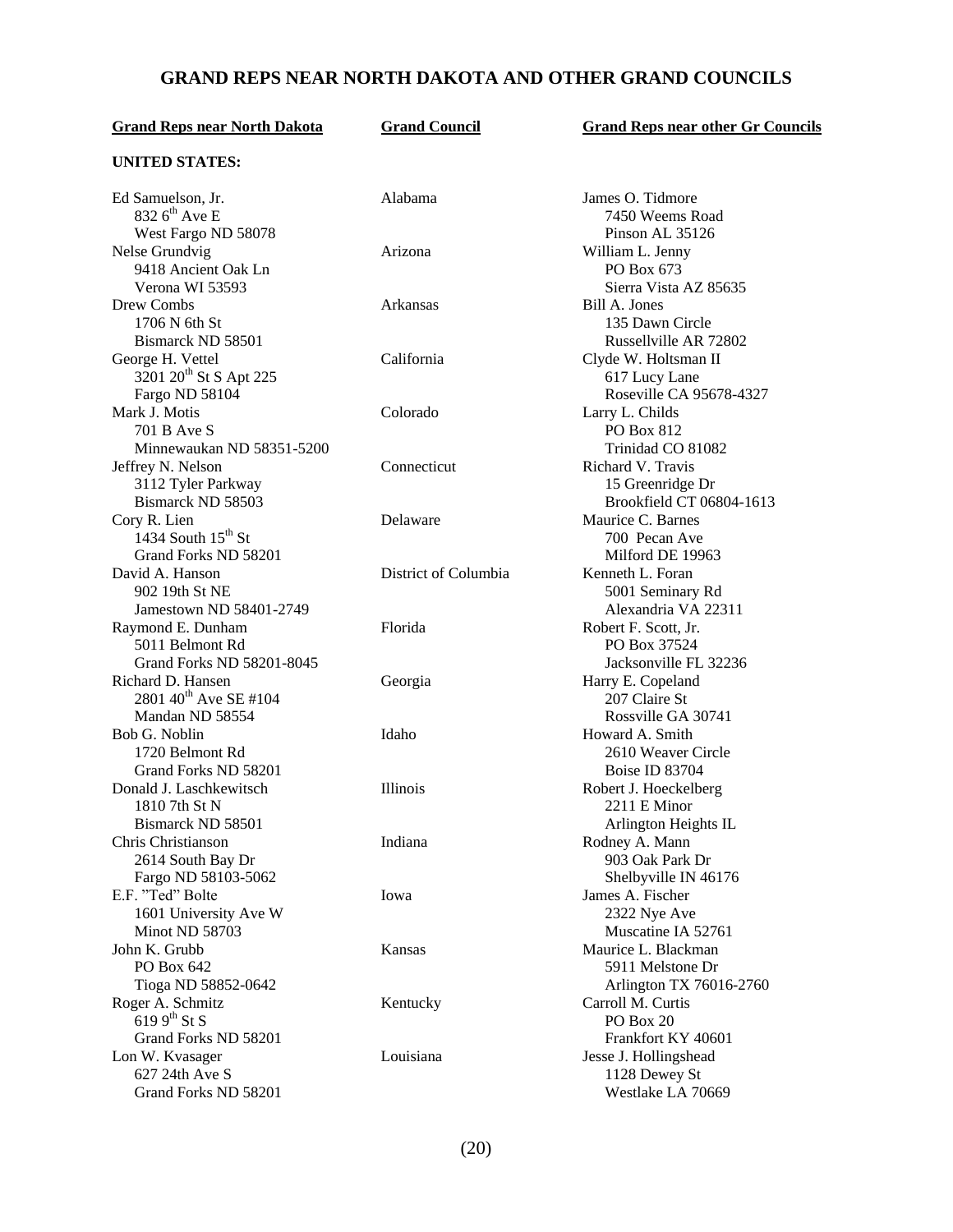## **GRAND REPS NEAR NORTH DAKOTA AND OTHER GRAND COUNCILS**

**(Continued)**

| <b>Grand Reps near North Dakota</b>                  | <b>Grand Council</b> | <b>Grand Reps near other Gr Councils</b> |
|------------------------------------------------------|----------------------|------------------------------------------|
| <b>UNITED STATES:</b>                                |                      |                                          |
| Louis I. Larson                                      | Maine                | Richard T. Hagan                         |
| 2214 7th St N                                        |                      | RR 1 Box 1930                            |
| Fargo ND 58102                                       |                      | Windsor ME 04363                         |
| Bob G. Noblin                                        | Maryland             | Donald M. Miller                         |
| 1720 Belmont Rd                                      |                      | 7705 E Baltimore St                      |
| Grand Forks ND 58201-7311                            |                      | Baltimore MD 21224                       |
| Ronald L. Penfold                                    | Massachusetts        | Roland Sidney Packard                    |
| 411 11 <sup>th</sup> St NW                           |                      | 17B Worcester Ave                        |
| Minot ND 58703-2156                                  |                      | Turners Falls MA 01376                   |
| Edward L. Choate                                     | Michigan             | Louis D. Scott                           |
| 2118 E Charles St                                    |                      | 6509 Hamburg Rd                          |
| Republic MO 65738                                    |                      | Brighton MI 48116-9165                   |
| <b>Timothy Ramsdell</b>                              | Minnesota            | Robert W. Stauff                         |
| 915 $32nd$ Ave S Apt 106                             |                      | 203 4th St                               |
| Moorhead MN 56560                                    |                      | White Bear Lake MN 55110                 |
| Charles P. Beeber                                    | Mississippi          | Frederick H. Stephens                    |
| 1726 14 1/2 St S                                     |                      | 229 Argyle St                            |
| Fargo ND 58103                                       |                      | McComb MS 39648                          |
| George H. Vettel                                     | Missouri             | Lester J. Brown                          |
| 3201 20 <sup>th</sup> St S Apt 225                   |                      | 1214 Scott Dr                            |
| Fargo ND 58104                                       |                      | Liberty MO 64068                         |
| Nathaniel E. Knudson                                 | Montana              | Robert J. Leete                          |
|                                                      |                      | 210 Adirondak                            |
| 1601 Towne Crossing Blvd #1312<br>Mansfield TX 76063 |                      | Hamilton MT 59840                        |
| Merle L. Huhner                                      | Nebraska             |                                          |
|                                                      |                      | James A. Clark                           |
| 3001 34th Ave S #1128                                |                      | 896 County Road 2350                     |
| Fargo ND 58104-5115                                  |                      | Crete NE 68333-5003                      |
| Daniel B. Gartner                                    | Nevada               | W. Wayne Perkins                         |
| 115 Hwy 38                                           |                      | 1850 Allen Rd                            |
| Alice ND 58031                                       |                      | Fallon NV 89406-8850                     |
| Ed Samuelson, Jr.                                    | New Hampshire        | William F. Curtis                        |
| 832 6 <sup>th</sup> Ave E                            |                      | 13 Morrill Ct                            |
| West Fargo ND 58078                                  |                      | Epping NH 03042-2522                     |
| James Stippich                                       | New Jersey           | Donald W. Burdick                        |
| PO Box 670                                           |                      | 10 Laurel Dr                             |
| Hettinger ND 58639                                   |                      | S Somerville NJ                          |
| Craig A. Ramsdell                                    | New Mexico           | Kermit K. Schauer                        |
| 924 $9^{th}$ Ave N                                   |                      | 675 Farney Ln                            |
| Moorhead MN 56560                                    |                      | Las Cruces NM 88005-3314                 |
| David Bickel                                         | New York             |                                          |
| 613 West Ave C                                       |                      |                                          |
| Bismarck ND 58501                                    |                      |                                          |
| Chris Christianson                                   | North Carolina       | Billy W. Canupp                          |
| 2614 South Bay Dr                                    |                      | 2312 Hollybrook Ln                       |
| Fargo ND 58103-5062                                  |                      | Monroe NC 28110                          |
| H. Allen Ohrt                                        | Ohio                 | Louis S. VanSlyck                        |
| 2812 27th St SW                                      |                      | 770 Stinson Dr                           |
| Fargo ND 58103-5033                                  |                      | Columbus OH 43214                        |
| James K. Well                                        | Oklahoma             | Joseph Lusk                              |
| 1014 Constitution Dr                                 |                      | 4929 Smoking Oak Dr                      |
| Bismarck ND 58501                                    |                      | Yukon OK 73099                           |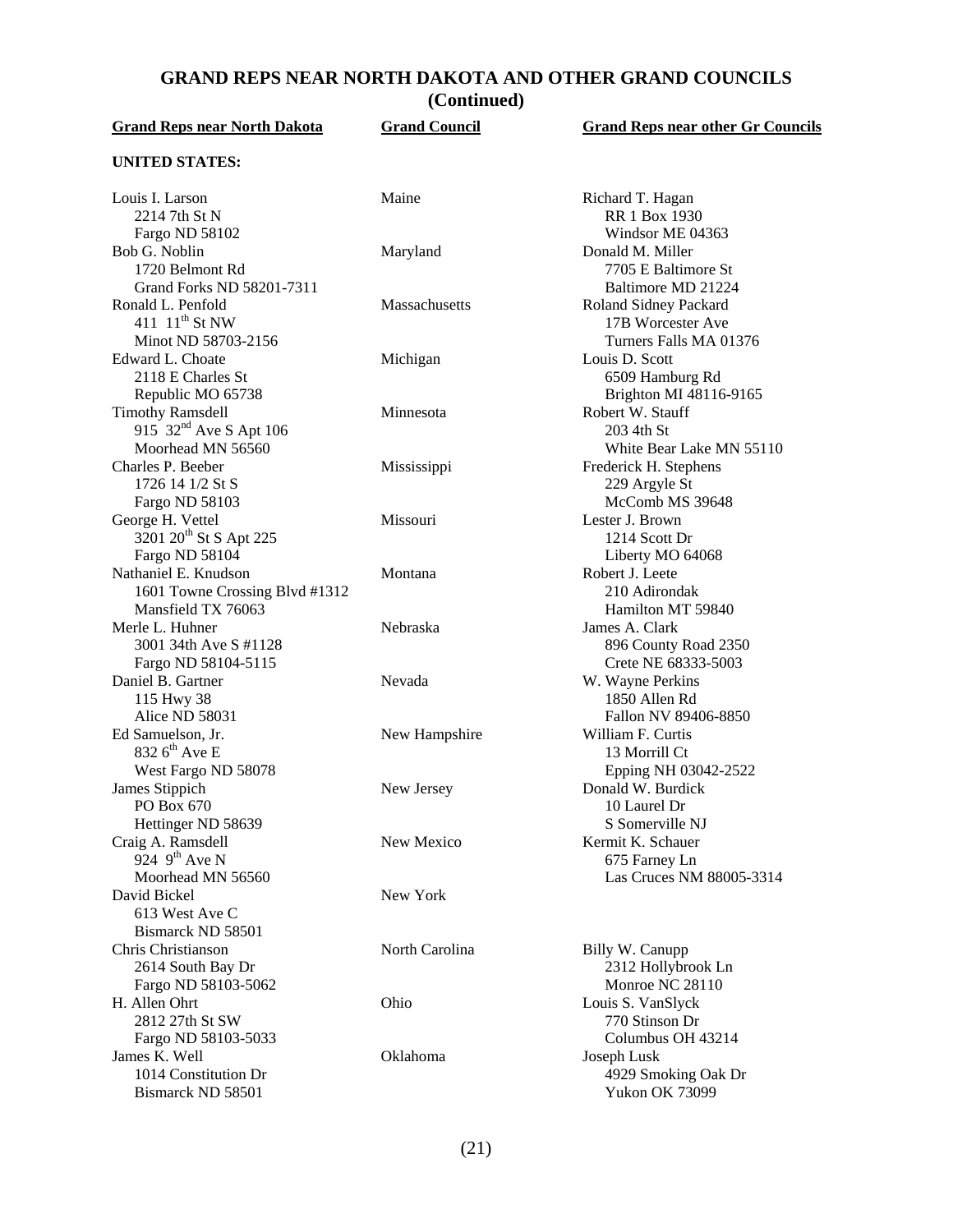## **GRAND REPS NEAR NORTH DAKOTA AND OTHER GRAND COUNCILS**

**(Continued)**

| <b>Grand Reps near North Dakota</b>                                         | <b>Grand Council</b>                              | <b>Grand Reps near other Gr Councils</b>                                                      |
|-----------------------------------------------------------------------------|---------------------------------------------------|-----------------------------------------------------------------------------------------------|
| <b>UNITED STATES:</b>                                                       |                                                   |                                                                                               |
| James B. Hallen<br>PO Box 804                                               | Oregon                                            | David Fuller<br>11533 River Road NE                                                           |
| Hettinger ND 58639<br>Neill C Burnett<br>12751 Gateway Park Rd              | Pennsylvania                                      | Gervis OR 97028<br>William L. Bryan<br>$2099^{th}$ St E                                       |
| Poway CA 92064<br>Tony E. Telken<br>2642 Augusta Dr<br>Grand Forks ND 58201 | Rhode Island and<br><b>Providence Plantations</b> | Watsontown PA 17777<br>Ernest E. Widergren, Jr.<br>160 Cumberland Rd<br>Warwick RI 02886-8712 |
| Troy D. Eck<br>1026 Haggard Dr<br>Clarksville TN 37043                      | South Carolina                                    | Hal Gregory<br>PO Box 246<br>Ft Lawn SC 29714                                                 |
| Fred G. Larson<br>506 F Ave West<br>Bismarck ND 58501-3427                  | South Dakota                                      | George Emmett Bauder<br>8020 Alfalfa Ct<br>Rapid City SD 57702                                |
| Raymond M Hornung<br>50042 Leek Lake Dr<br>Vergas MN 56587-9433             | Tennessee                                         | David T. Hart<br>5520 Hwy 49 W<br>Vanleer TN 37181-5058                                       |
| Loren G. Eikanas<br>1613 Porter Ave<br>Bismarck ND 58501                    | Texas                                             | Clarence Ray McKown<br>10056 Farmers Branch St<br>Fort Worth TX 76108                         |
| Ivan H. Hamilton<br>15317 Saratoga St<br>Omaha NE 86116                     | Utah                                              | Michael D. Cannon<br>164 Pebblewood Ln<br>Centerville UT 84014                                |
| George Kwitka<br>PO Box 2203<br>Bismarck ND 58504                           | Vermont                                           | Willis J. Morse<br><b>RR 2 Box 1265</b><br>Waterbury VT 05676                                 |
| Lonnie Stippich<br>PO Box 670<br>Hettinger ND 58639                         | Washington                                        | Alfred J. Luberts, Jr.<br>14613 $81^{\rm st}$ Ave E<br>Puyallup WA 98375                      |
| Armun D. Jones<br>600 S Mission Ridge Rd<br>Colby KS 67701-3255             | Wisconsin                                         | James Long                                                                                    |
| Richard E. Suggs<br>2618 10th St S<br>Grand Forks ND 58201                  | Wyoming                                           | Gregory K. Shiek<br>859 W 5 <sup>th</sup> St<br>Sheridan WY 82801                             |
| <b>CANADA:</b>                                                              |                                                   |                                                                                               |
| John B. Bridewell<br>7551 South 25th St<br>Grand Forks ND 58201-9232        | Eastern Canada                                    | Darrell K. Thurber<br>101 West Lane<br>Moncton, New Brunswick<br>Canada E1C 6T8               |
| Donavan J. Eck<br>316 E Capitol Ave<br>Bismarck ND 58501-1776               | Western Canada                                    | Leif Hansen<br>22 Asbury Bay<br>Portage La Prairie MB R1N 3K6<br>Canada                       |
| Andrew Caylor<br>PO Box 449<br>Washburn ND 58577-0449                       | Ontario                                           | Bryan S. Cunningham<br>PO Box 112<br>Hanmer ON, Canada                                        |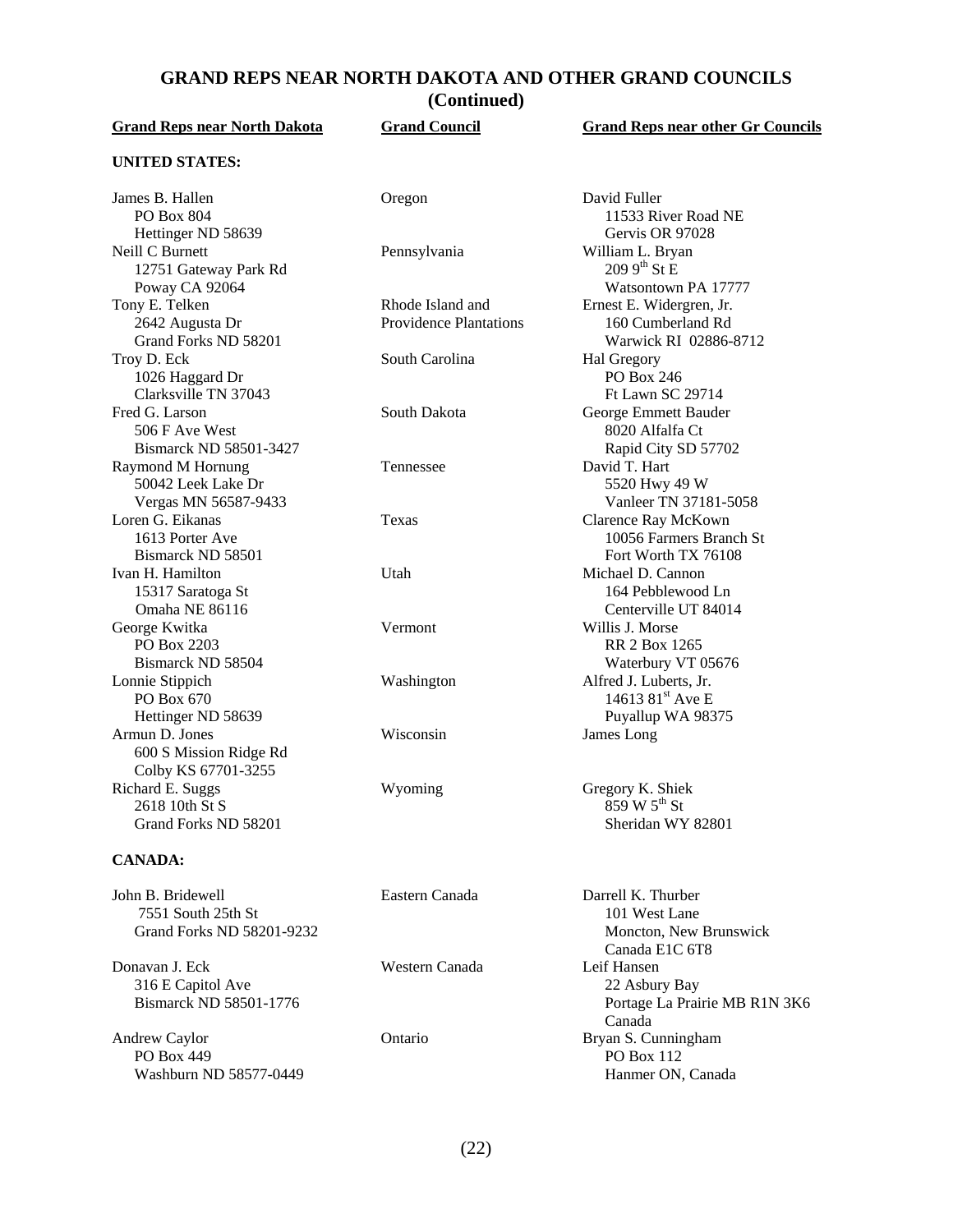#### **GRAND REPS NEAR NORTH DAKOTA AND OTHER GRAND COUNCILS (Continued)**

| <b>Grand Reps near North Dakota</b>                                    | <b>Grand Council</b> | <b>Grand Reps near other Gr Councils</b>                                                                                   |
|------------------------------------------------------------------------|----------------------|----------------------------------------------------------------------------------------------------------------------------|
| <b>EUROPE:</b>                                                         |                      |                                                                                                                            |
| James K. Well<br>1014 Constitution Dr<br>Bismarck ND 58501-1941        | Belgium              |                                                                                                                            |
| <b>Zachary Steele</b><br>306 $6^{th}$ Ave E<br>West Fargo ND 58078     | England & Wales      | Richard L. Gan<br>WC 2 Freemason Hall<br>Gr Queens St, London UK                                                           |
| Gerald G. Payne<br>332 $6^{th}$ St<br>Emerado ND 58228                 | Germany              | Michael Gaynor<br>c/o Grand Secretary<br>Goerdeler Str 2a<br>D-65197 Weisbaden, Germany                                    |
| Lon W. Kvasager<br>627 24th Ave S<br>Grand Forks ND 58201              | Greece               | Charilaos Iatridis<br>19 Acharnon Street<br>104 38 Athens, Greece                                                          |
| Rodney J. Kostelecky<br>$627$ 1st Ave W<br>Dickinson ND 58601          | Philippines          | Domingo T. Chau<br>766 Tolenteno St<br>Malibay, Pasay City PI                                                              |
| Wendel A. VanWechel<br>213 $5^{\text{th}}$ Ave SE<br>Mayville ND 58257 | Portugal             | Jose Fernando de Oliveira Costa<br>Rue Costa Pinto, lote 27-1 Esq<br>Outeiro dos Cucos<br>2645-183 Alcabideche<br>Portugal |
|                                                                        | $D$ americ           |                                                                                                                            |

Romania

#### **MASONIC CALENDAR**

Ancient Craft Masons commence their era with the creation of the work, calling it Anno Lucia (A.L.) meaning "In the year of Light".

Royal Arch Masons date from the year the Second Temple was completed by Zerubbabel, Anno Inventionis (A.I.) meaning "In the year of Discovery".

Royal and Select Masters date from the year in which the Temple of Solomon was completed, Anno Depositionis (A.Dep.) meaning "In the year of the Deposit".

Knights Templar commence their era with the organization of their Order, Anno Ordinis (A.O.) meaning "In the year of the Order".

Order of High Priesthood dates from the year of the blessing of Abraham by the High Priest Melchizedek, Anno Beneficio (A.Beo.) meaning "In the year of the Blessing".

#### **RULES FOR MASONIC DATES**

Ancient Craft Masons - Add 4000 to the current year. Royal Arch Masons - Add 530 to the current year. Royal and Select Masters - Add 1000 to the current year. Knights Templar - Subtract 1118 from the current year.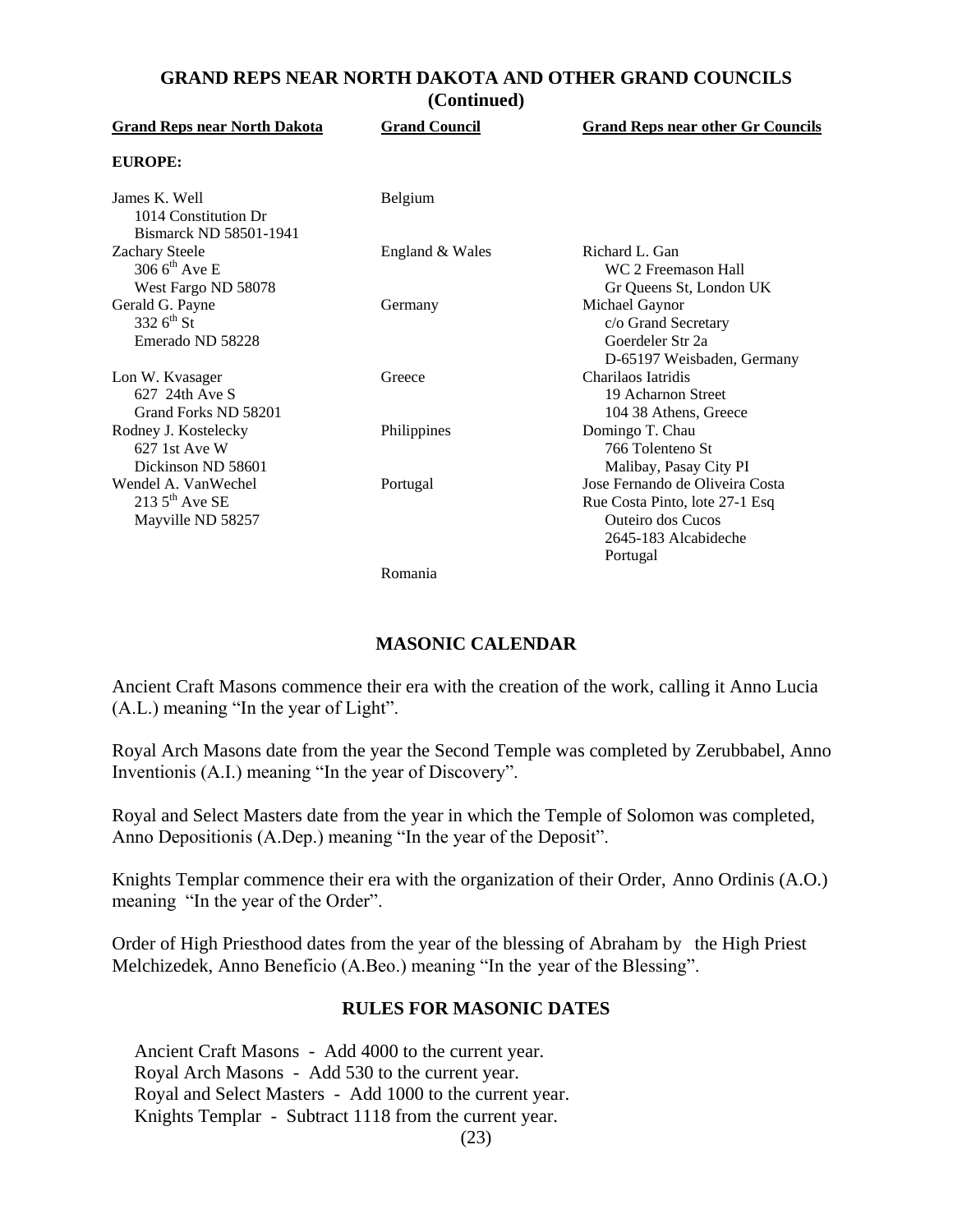## **GRAND COUNCILS AND ADDRESSES OF GRAND RECORDERS**

| <b>Affiliated</b>     |                            | <b>Affiliated</b>     |                            |
|-----------------------|----------------------------|-----------------------|----------------------------|
| <b>Grand Councils</b> | <b>Grand Recorder</b>      | <b>Grand Councils</b> | <b>Grand Recorder</b>      |
| Alabama               | Hiram O. Williams, Jr.     | Iowa                  | Robert J. Seiler           |
|                       | PO Box 100333              |                       | 812 14 <sup>th</sup> Place |
|                       | Birmingham AL 35210        |                       | Camanche IA 52730-1204     |
| Alaska                | David A. Hunt              | Italy                 | Enrico Consonni            |
|                       | 18606 Little Cape Cr       |                       | Via Morzano, 27            |
|                       | Anchorage AK 99577         |                       | 13883 Roppolo (Biella)     |
| Arizona               | George E. Weil             |                       | Italy                      |
|                       | 773 Maple Lane             | Kansas                | Wayne H. Rolff             |
|                       | Chino Valley AZ 86323      |                       | PO Box 1217                |
| Arkansas              | Robert L. Jackson          |                       | Topeka KS 66601-1217       |
|                       | 5617 Applewood             | Kentucky              | William G. Hinton          |
|                       | N Little Rock AR 72118     |                       | 615 Frankfort Rd           |
| California            | Kenneth G. Hope            |                       |                            |
|                       | 801 Elm Ave                | Louisiana             | Shelbyville KY 40065       |
|                       | Long Beach CA 90813        |                       | Timothy J. Riley           |
| Colorado              | Matthew A. Raia            |                       | 171 Beckham's Camp Rd      |
|                       |                            |                       | Ringgold LA 71068          |
|                       | 1614 Welton St. #503       | Maine                 | Robert D. Chaput           |
|                       | Denver CO 80202            |                       | 29 Hillside Dr             |
| Connecticut           | C.B. Fowler, Jr            |                       | Hampden ME 04444           |
|                       | 525 Stillwater             | Maryland              | Vernon H. Huebschman       |
|                       | Windsor CT 06095-3842      |                       | 1 Playfield St             |
| Delaware              | Franklin R. Townsend       |                       | Baltimore MD 21222         |
|                       | 905 Bradley Dr             | Michigan              | Anthony M. Chamberlin      |
|                       | Wilmington DE 19808        |                       | 76 Michigan Ave            |
| District of           | Howard F. Coleman          |                       | Marysville MI 48040-1110   |
| Columbia              | 10364 Cedar Hill Ln        | Minnesota             | <b>Stanley Morrill</b>     |
|                       | King George VA 22485       |                       | PO Box 401                 |
| Florida               | Howard H. Gardner          |                       | Fergus Falls MN 56538      |
|                       | PO Box 13496               | Mississippi           | Mickey P. McMahan          |
|                       | Tampa FL 33681-3496        |                       | PO Box 1030                |
| France                | Philippe Martin            |                       | Meridian MS 39302-1030     |
|                       | 54 Rue Du Roc Blanc        | Missouri              | Frederick A. Troxel, Jr.   |
|                       | 63400 Chamalieres          |                       | 2102 NE Colonnade Ave      |
|                       | France                     |                       | Blue Springs MO 64029      |
| Georgia               | Andre E. Lovas             | Montana               | Roger E. Cathel            |
|                       | 811 Mulberry St            |                       | PO Box1131                 |
|                       | Macon GA 31201             |                       | Great Falls MT 59403       |
| Germany               | Chris P. Thomas            | Nebraska              | Bruce T. Anderson          |
|                       | Goerdeler Strasse 2A       |                       | $2010\,26^{th}$ St S       |
|                       | D-16597 Weisbaden, Germany |                       | Lincoln NE 68502           |
| Greece                | Constantinos N. Korontis   | Nevada                | Russell M. Wilde           |
|                       | 19 Acharonon St            |                       | 2321 Meadowbrook Ln        |
|                       | Athens, 10438 Greece       |                       | Carson City NV 89701       |
| Hawaii                | Cletus M. Ching            | New Hampshire         | Dennis A. Sheridan         |
|                       | 45-628 Apuakea Place       |                       | PO Box 621                 |
|                       | Kaneohe HI 96744-1701      |                       | Littleton NH 03561         |
| Idaho                 | James L. Curtis            | New Jersey            | Stephen Lutz               |
|                       | 4170 Shamrock              |                       | 1228 Kline Place           |
|                       | Boise ID 83713             |                       | Rahway NJ 07065-1947       |
| <b>Illinois</b>       | Dick J. Carroll            | New Mexico            | Paul A. Brehm              |
|                       | 2207 Sunset Drive          |                       | PO Box 24004               |
|                       | Pekin IL 61554-5364        |                       |                            |
| Indiana               | Austin C. Gray, Jr.        | New York              | Albuquerque NM 87125       |
|                       | 840 E Morgan St            |                       | Joseph P. Pozefsky         |
|                       | Martinsville IN 46151      |                       | Sixteen Fern Ave           |
|                       | (0, 1)                     |                       | Albany NY 12205-4507       |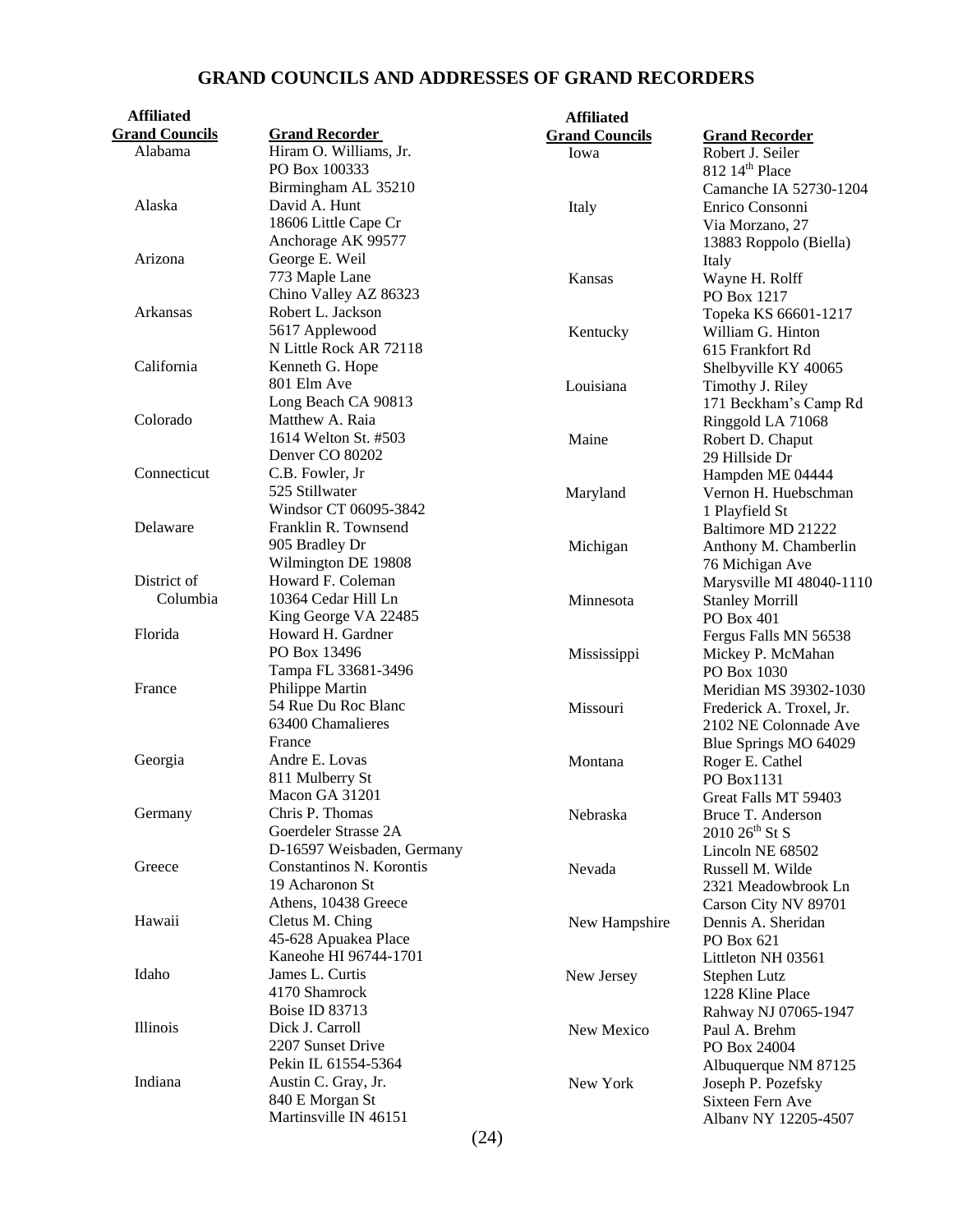#### **GRAND COUNCILS AND ADDRESSES OF GRAND RECORDERS (Continued)**

| <b>Affiliated</b>     |                             |                 |                                               |
|-----------------------|-----------------------------|-----------------|-----------------------------------------------|
| <b>Grand Councils</b> | <b>Grand Recorder</b>       | Australia       | <b>Non-Affiliated Councils Grand Recorder</b> |
| North Carolina        | Robert A. Schafer           | South Australia | Lionel G. Roeger                              |
|                       | PO Box 17212                |                 | 13 Shannon Road                               |
|                       | Raleigh NC 27619            |                 | Bridgewater, 5155                             |
| North Dakota          | Merle L. Huhner             |                 | South Australia                               |
|                       | PO Box 9544                 | Australia       | John S. Williams                              |
|                       | Fargo ND 58106-9544         | New South Wales | PO Box 134                                    |
| Oklahoma              | Gary A. Davis               |                 | Petersham, New South                          |
|                       | PO Box 1223                 |                 | Wales 2049, Australia                         |
|                       | Drumright OK 74030          | Australia       | J.P. Battye                                   |
| Oregon                | Dalvin L. Hollaway          | Victoria        | 476 Stoney Point Road                         |
|                       | PO Box 767                  |                 | Bittern, Victoria 3918,                       |
|                       | Canyonville OR 97417        |                 | Australia                                     |
| Panama                | Antonio H. Linck            | Canada, Eastern | John Raymond Dolliount                        |
|                       | Apartado 11610, Panama 6    |                 | 129 Sherbrook Ave                             |
|                       | Republic of Panama          |                 | Bridgewater, Nova Scotia                      |
| Philippines           |                             |                 | Canada B4V 4U4                                |
|                       |                             | Canada, Ontario | <b>Charles Meldrum</b>                        |
|                       |                             |                 | 54 Amberdale Dr                               |
|                       | Joao Ferrierinho            |                 | Scarborough ON M1P 4C2                        |
| Portugal              |                             |                 | Canada                                        |
|                       | Rua Joao Saraiva 34-1       | Canada, Western | Ed Wilson                                     |
|                       | 1700-250 Lisbon, Portugal   |                 | 35188 Spencer St                              |
| Rhode Island and      | John A. Lawson III          |                 | Abbotsford BC V3G 2E3                         |
| Providence            | 97 Howard Lane              |                 | Canada                                        |
| Plantations           | North Scituate RI 02857     | Connecticut     | Charles B. Fowler, Jr                         |
| Romania               | Luta Teddor                 |                 | 35 Elaine Mary Dr                             |
|                       | c/o Stefan Masu             |                 | Windsor CT 06095                              |
|                       | Com. Peris, Sat COCIOC      |                 | Paul WilliamTurrant                           |
|                       | Str. Principala No. 135     | England & Wales | 86 St James St                                |
|                       | Ilfov, Romania              |                 |                                               |
| South Carolina        | Johnnie T. Morris           |                 | London, England SW1A 1PL                      |
|                       | PO Box 7463                 | Israel          | Jacob Bardo                                   |
|                       | Columbia SC 29202-7463      |                 | PO Box 33698                                  |
| South Dakota          | Stanley J. Cadwell          |                 | Tel Aviv 61336 Israel                         |
|                       | $3100\,4^{\text{th}}$ Ave S | Massachusetts   | S. Wesley Lindsey                             |
|                       | Sioux Falls SD 57105        |                 | 106 Tremont St                                |
| Tennessee             | David T. Hart               |                 | Boston MA 02111-1014                          |
|                       | $1007^{\text{th}}$ Ave N    | New Zealand     | A.N. French, J.P.                             |
|                       | Nashville TN 37203-3726     |                 | PO Box 38-224                                 |
| Utah                  | Owen C. Orton               |                 | Howick, Aukland 1730                          |
|                       | 4220 S 4900 W               |                 | New Zealand                                   |
|                       | West Valley UT 84120        | Ohio            | Merlyn E. Meredith                            |
| Vermont               | Bruce R. Howard             |                 | 1231 286th St E                               |
|                       | 17 Tuttle Meadow Dr         |                 | Euclid OH 44132                               |
|                       | Rutland VT 05701-2544       | Pennsylvania    | Lee N. Whitaker                               |
| Washington            | Forrest A. Ryan             |                 | PO Box 635                                    |
|                       | 15006 180th Ave SE          |                 | Camp Hill PA 17001                            |
|                       |                             | Scotland        | Grahame J. Smith                              |
| Wisconsin             | Monroe WA 98272-1121        |                 | 23 St John St                                 |
|                       | Gary J. Parker              |                 | Edinburgh, EH8 8DG                            |
|                       | 5409 Montgomery Dr          |                 | Scotland                                      |
|                       | Greendale WI 53129          | Texas           | Orville L. O'Neill                            |
| Wyoming               | Kenneth M. Badget           |                 | PO Box 296                                    |
|                       | PO Box 653                  |                 | Waco TX 76703-0296                            |
|                       | Cowley WY 82420             |                 |                                               |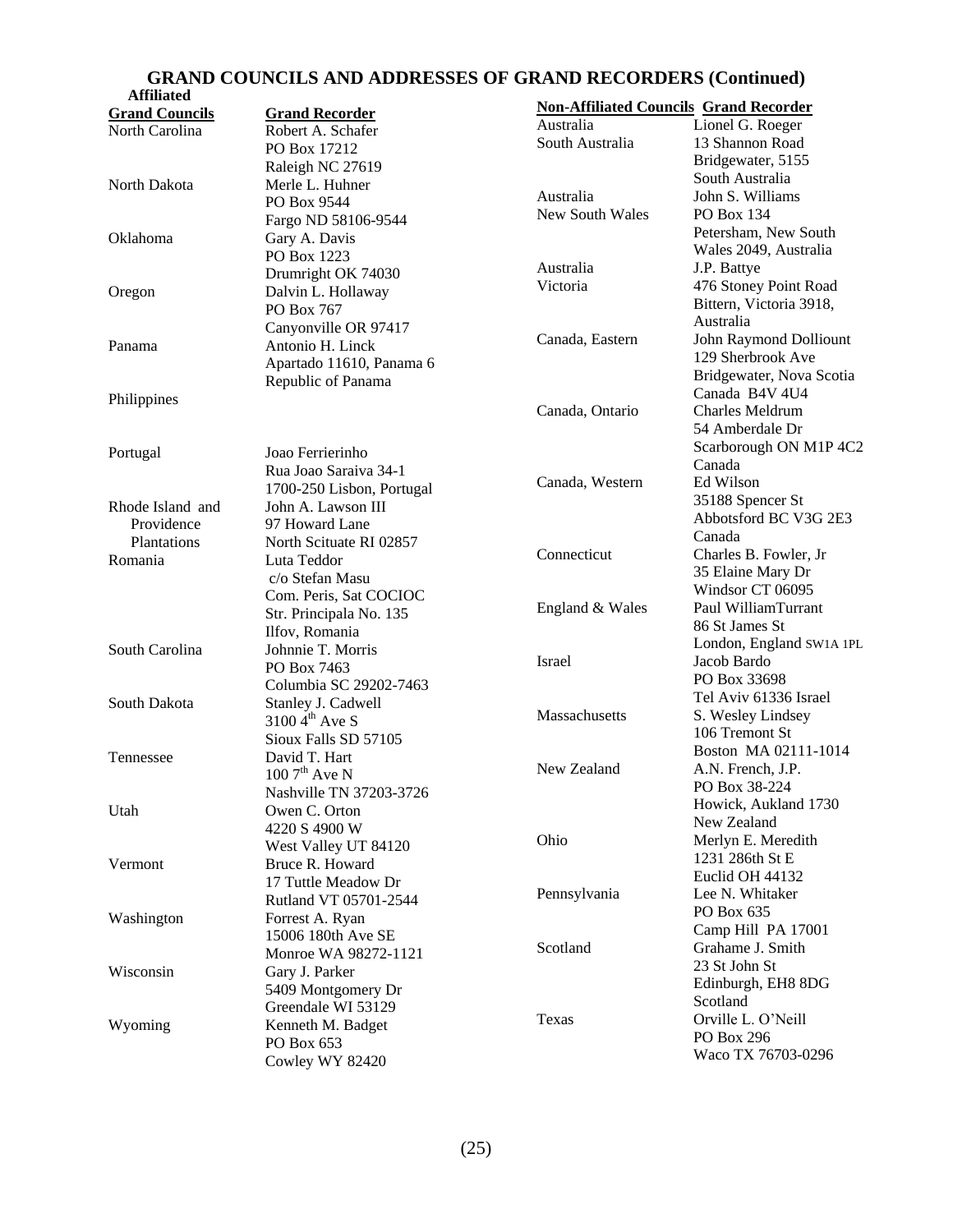### **GENERAL GRAND COUNCIL ELECTED OFFICERS CRYPTIC MASONS INTERNATIONAL 2014-2017**

| <b>Lawrence O. Weaver</b><br>19433 Prospector Ter, Oregon City OR 97045-6710<br>Cell Phone: 503-380-4717; Email: ggm@ggccmi.org                                | <b>General Grand Master</b>                                                                 |
|----------------------------------------------------------------------------------------------------------------------------------------------------------------|---------------------------------------------------------------------------------------------|
| replaced by:                                                                                                                                                   | Milton S "Sid" Roberts resigned as Deputy General Grand Master as of April 24, 2015 and was |
| <b>Ronald W. Guthrie (Christa)</b><br>PO Box 1841, Mason City IA 50402-1841                                                                                    | <b>Deputy General Grand Master</b>                                                          |
| Home Phone: 641-424-9230; Cell Phone: 641-494-8888; Email: dggm@ggccmi.org                                                                                     |                                                                                             |
| 2206 N Country Club Rd, Tucson AZ 85716-2832<br>Home Phone: 520-325-1122; Cell Phone: 520-303-3352: Email: ggpcw@ggccmi.org                                    | Sidney J. "Sid" Lelaun III (Debbie) General Grand Principal Conductor of the Work           |
|                                                                                                                                                                | <b>General Grand Treasurer</b>                                                              |
| <b>Charles L. Hollinger (Devorah)</b><br>125 Angelo Rd SE, Palm Bay FL 32909-3654<br>Home Phone: 321-676-2575; Cell Phone: 321-652-4246; Email: ggt@ggccmi.org |                                                                                             |
| David A. Grindle (Karen)<br>PO Box 332, Meridian ID 83680-0332<br>Cell Phone: 208-870-8397; Email: ggcrec@ggccmi.org                                           | <b>General Grand Recorder</b>                                                               |
| <b>Rev. Charles M. Roberts (Leslie)</b><br>158 Meadowbriar Rd, Rochester NY 14616-2339<br>Home Phone: 585-225-6533; Cell Phone: 585-259-3796                   | <b>General Grand Chaplain</b>                                                               |
| George E. Bauder (Mary Corinne)                                                                                                                                | <b>North Central Deputy General Grand Master</b>                                            |

8020 Alfalfa Ct, Rapid City SD 57702-8944 Home Phone: 605-348-4153; Cell Phone: 605-430-2725